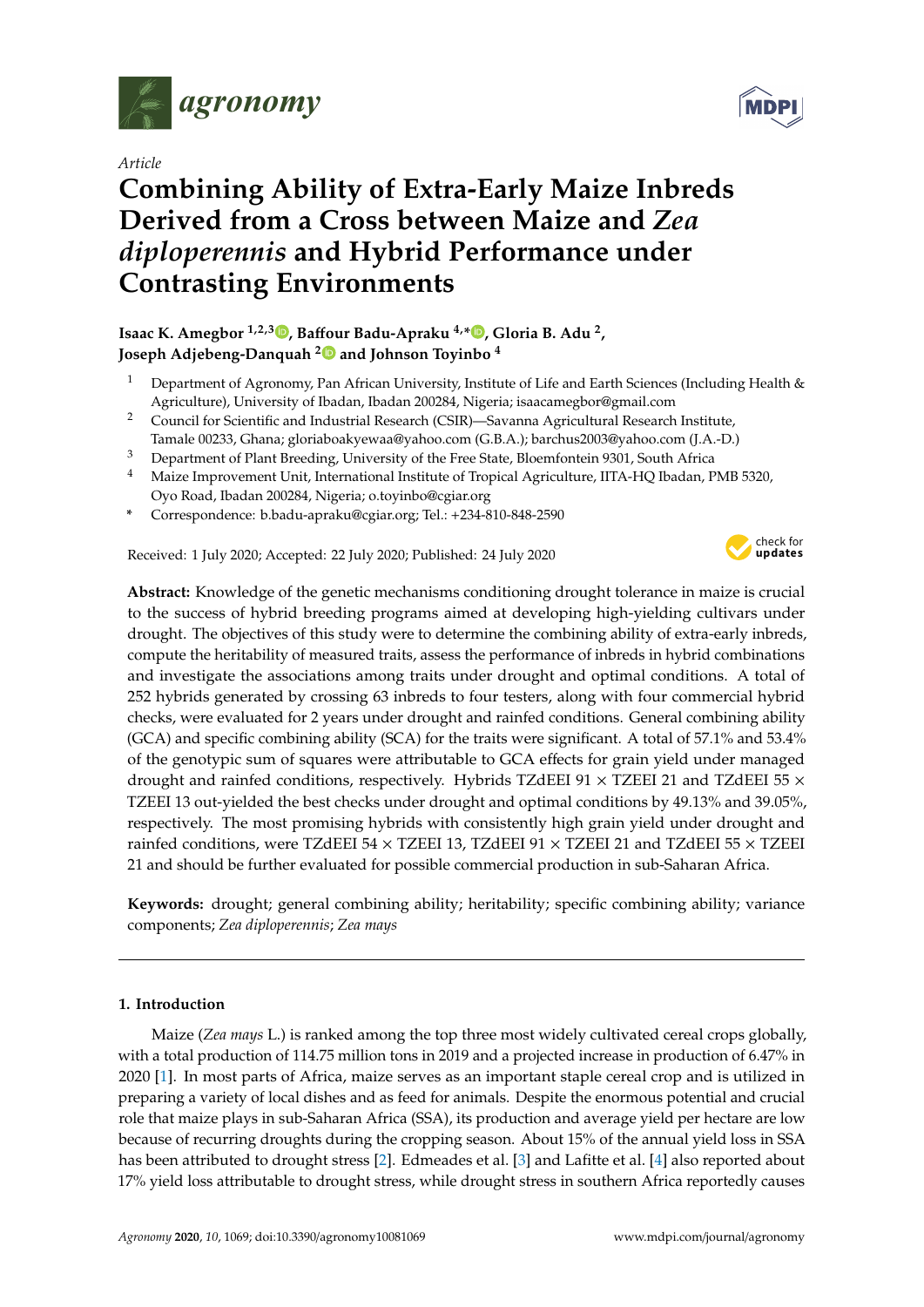as much as 60% yield loss [\[5,](#page-15-4)[6\]](#page-15-5). Reduction in maize grain yield attributable to inadequate moisture depends on the developmental stage of the crop at which the drought occurs, and on the intensity and duration of the drought [\[7,](#page-15-6)[8\]](#page-15-7).

Water requirements for maize production differ during the plant developmental stages, with a total of 250 L of water required per plant during the growing season [\[9](#page-15-8)[,10\]](#page-15-9). The peak period of water demand during the growth cycle of the maize plant is two weeks before and after pollination [\[10,](#page-15-9)[11\]](#page-15-10). Even though water is essential for the maize plant at all developmental stages, the plant is most sensitive to inadequate moisture during the flowering period, resulting in delayed silking and an increased anthesis–silking interval (ASI) [\[8,](#page-15-7)[12,](#page-15-11)[13\]](#page-15-12). The prolonged ASI results in poor kernel set and, consequently, reduced grain yield [\[14–](#page-16-0)[16\]](#page-16-1). It has been established that drought stress has adverse effects on plant height, leaf area and root growth [\[17\]](#page-16-2).

Studies have revealed that genetic enhancement of maize for drought tolerance could result in genetic gains [\[3](#page-15-2)[,18\]](#page-16-3). Edmeades et al. [\[19\]](#page-16-4) further pointed out that the deployment of genotypes with drought-tolerance genes is an important strategy to stabilize maize production in areas with recurrent drought. However, it is essential that agronomic practices that maximize water availability to the plant be encouraged to close the gap between potential and realized yield under water stress [\[19](#page-16-4)[,20\]](#page-16-5). Therefore, genotypes with enhanced tolerance to drought could serve as invaluable germplasm resources in environments with erratic occurrence of varying intensities of drought [\[21\]](#page-16-6). Drought-tolerant maize varieties offer the most economic and sustainable opportunity to stabilize maize yields [\[8,](#page-15-7)[22\]](#page-16-7). Therefore, an important strategy to increase maize production and productivity in SSA is to breed for drought-tolerant genotypes for resource-poor farmers.

It is of utmost importance for breeding programs to determine the general combining ability of inbred lines to be used as parents in hybrid combinations and to obtain information on specific combining ability (SCA) and heterotic patterns. Therefore, combining ability studies of inbred lines are routinely carried out to identify parental lines that could be used in developing productive hybrids [\[23\]](#page-16-8). Such studies are also essential in plant breeding programs for assessing the superiority of parental lines in hybrid combinations [\[8,](#page-15-7)[24\]](#page-16-9). Results of combining ability studies indicate the predominance of SCA over GCA effects for grain yield, anthesis–silking interval, days to silking, plant height, plant and ear aspects, root lodging and ears per plant under drought stress conditions. For example, investigators have reported non-additive gene action for grain yield under drought stress to be more important than the additive gene action [\[25](#page-16-10)[,26\]](#page-16-11). Contrarily, other researchers [\[27](#page-16-12)[–29\]](#page-16-13) have reported the preponderance of additive gene action for grain yield and other traits under drought stress conditions. The contrasting results may be attributed to the sources and genetic background of the inbred lines used for the different studies, the intensity of drought-stress conditions and the influence of environmental conditions, such as soil and climate.

Knowledge and understanding of the pattern of gene action governing the inheritance of traits are vital in planning effective and efficient gene-deployment schemes in a drought-tolerance deployment program. It is therefore essential to assess the combining abilities (GCA and SCA) for grain yield and other agronomic traits of the extra-early maturing maize inbred lines extracted from diverse germplasm sources in west and central Africa (WCA) so that they could be successfully used to develop hybrids with superior grain yield under contrasting environmental conditions.

The classification of inbreds into appropriate heterotic groups determines the potential usefulness of inbreds in a hybrid program. This is because it allows a better understanding of the genetic relationships among the inbreds and facilitates their effective utilization in a maize breeding program for the development of synthetic varieties, hybrids, and heterotic populations. Reports on the heterotic patterns and gene action conditioning grain yield of extra-early maize inbreds under drought stress are limited. While information is available on the heterotic patterns of the International Institute of Tropical Agriculture (IITA)'s late and intermediate maize genotypes [\[21](#page-16-6)[,30](#page-16-14)[,31\]](#page-16-15), only limited information is available on the heterotic patterns and gene action modulating the inheritance of grain yield and secondary traits, such as ears per plant and stay green characteristic of the IITA's extra-early inbreds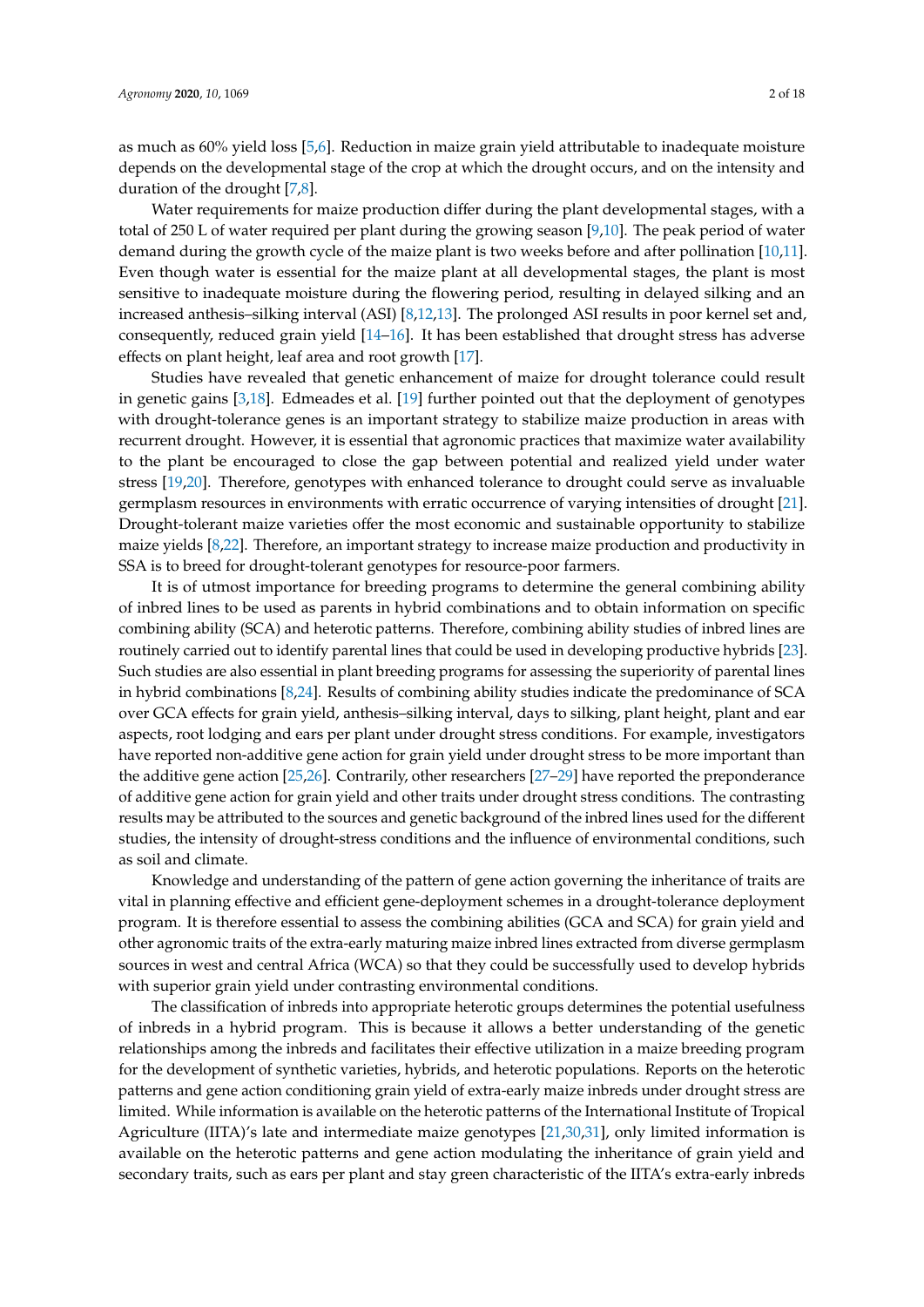under drought conditions. It is therefore essential to assess the combining abilities for grain yield and other agronomic traits of the extra-early maturing inbred lines extracted from diverse germplasm sources in WCA so that they could be successfully used to develop hybrids with superior grain yield under contrasting environmental conditions.

The combining abilities of maize inbred lines used in developing superior hybrids can be determined through various mating schemes, including the diallel mating design, North Carolina Design (NCD) II and the line  $\times$  tester crosses. However, when considering a large number of inbred lines for combining ability studies, the line × tester mating design becomes more appropriate and the mating design of choice, as it reduces the number of hybrids to be tested but provides essential genetic information on the germplasm tested.

A wild relative of maize, *Zea diploperennis*, containing valuable genes for tolerance to biotic and abiotic stresses, is of immense interest [\[2\]](#page-15-1). A large number of extra-early-maturing white endosperm maize inbred lines have been developed from crosses between TZEE-W Pop DT STR, an extra-early *Striga*-resistant and drought-tolerant white endosperm population and *Zea diploperennis*. However, limited information is available on the combining ability, heritability and performance of the extra-early maturing white maize inbreds in hybrid combinations under drought and optimal growing conditions. The objectives of this study were to (i) determine the combining ability for grain yield and other agronomic traits of the extra-early inbreds derived from the TZEE-W Pop DT STR × *Zea diploperennis* crosses, (ii) compute the broad sense and narrow sense heritabilities of grain yield and other agronomic traits, (iii) examine the performance of the inbreds in hybrid combinations and (iv) investigate the associations among measured traits under drought and optimal growing conditions.

## **2. Materials and Methods**

### *2.1. Development of Germplasm*

Sixty-three inbreds, selected from a panel of extra-early white endosperm inbreds from the IITA-Maize Improvement Program (IITA-MIP), were used in this study. The lines were derived from crosses between the normal endosperm white extra-early maize population, TZEE-W  $P_{OP}$  STR  $C_4$ and four IITA's intermediate-maturing inbreds, TZSTRI 104, TZSTRI 105, TZSTRI 107, and TZSTRI 108, carrying genes for *Striga* resistance and drought tolerance introgressed from *Z. diploperennis* [\[8\]](#page-15-7). The  $F_1$  hybrids were backcrossed to the extra-early population to obtain the  $BC_1F_1$  crosses to recover extra-earliness. This was followed by two backcrosses to the population during the growing season of 2009 to recover extra-earliness. The BC1S<sup>1</sup> families were evaluated under *Striga* infestation at Abuja and Mokwa in 2010 and the best families were introgressed into the extra-early population. Furthermore, the  $BC_1S_1$  of the extra-early population was planted during the 2010 major growing season in the IITA breeding nursery in Ibadan and inbred development was initiated. The  $BC<sub>1</sub>S<sub>1</sub>$  of the extra-early population was selfed for advancement to the  $BC_1S_2$  stage. Subsequently,  $BC_1S_2$  families of the population were advanced to the  $BC_1S_6$  stage in 2012 through repeated self-pollination. From this program, about 100 extra-early and 200 outstanding drought and/or *Striga*-resistant extra-early S<sup>6</sup> inbreds were identified. The S6 inbreds were evaluated under *Striga* infestation during the growing season of 2012 and screened for drought tolerance under drought stress at Ikenne during the 2012/2013 dry season and heat stress at Kadawa during the dry season of 2013. Based on the results of the studies, a panel of sixty-three inbred lines were selected for the present study. The selected 63 lines with tolerance to drought, combined heat and drought stress as well as resistance to *Striga* were crossed to four elite testers, TZEEI 13, TZEEI 14, TZEEI 21 and TZEEI 29, to generate the 252 single-cross hybrids used in the present study. Four commercial hybrids from the IITA-MIP were included in the study as local checks.

Two sets of experiments were conducted using the 256 hybrids: (1) under managed-drought stress and (2) under optimal conditions. The design for each experiment was a  $16 \times 16$  alpha lattice with two replications. Each experimental unit consisted of single-row plots, each row 3 m long, with an inter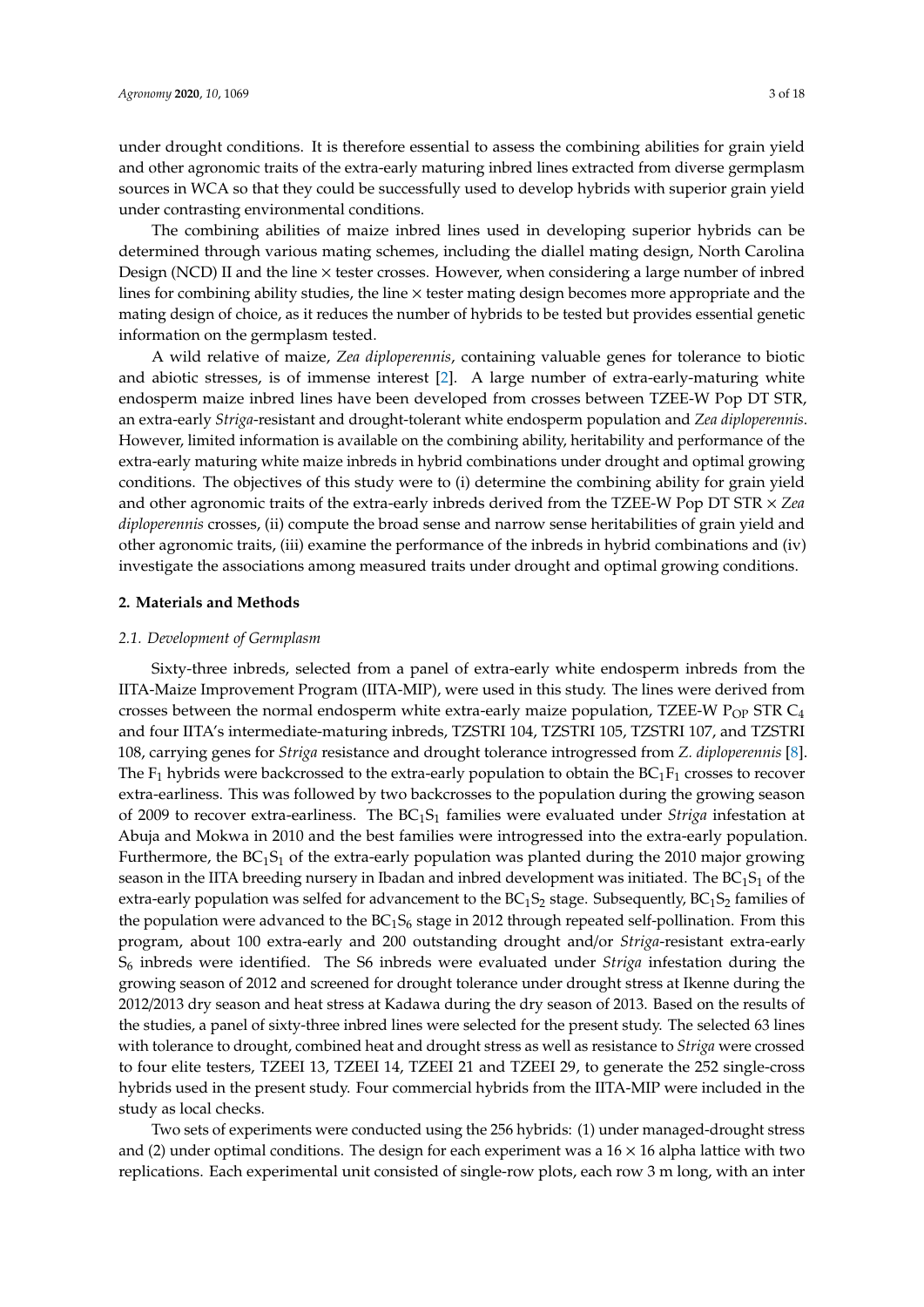row spacing of 0.75 m and an intra-row spacing of 0.40 m for both experiments. Three seeds were sown per hill and seedlings were thinned to two per hill at two weeks after germination, yielding a target plant density of  $66,666$  ha<sup>-1</sup>.

The managed drought experiment was conducted during the 2013/2014 and 2014/2015 dry seasons at Ikenne (lat. 6°87' N, long. 3°7' E; 1500 mm annual rainfall). The 2013/2014 and 2014/2015 drought experiments were planted during the last week of November and harvested during the second week of March. Each week, about 17 mm of water was applied to plants in the drought experiments using a sprinkler irrigation system resulting in a total of 51 mm of water during the entire cropping season. Drought stress was achieved by suspending irrigation between three weeks after planting (WAP) and physiological maturity to ensure that the plants depended completely on stored water in the soil and in the plant tissue for growth and development. The day temperature each year during the managed drought experiment period ranged from 32 ◦C in November to 36 ◦C in February. Contrarily, night temperature during the experimental period ranged from about 20 to 25  $°C$  at Ikenne. For the optimal trials, hybrids were evaluated at Ikenne during the rainy season and at Bagauda, a terminal drought-prone location, which was considered a rainfed location during the 2014 cropping season because there was no terminal drought, as it rained throughout the growing season. At Bagauda, the day temperature each year varied between 29 °C in July and 32 °C in October while night temperature was between 21 and 23 ◦C.

For the managed-drought experiment, 60 kg ha−<sup>1</sup> each of N, P and K (15-15-15) was applied at planting. Top-dressing was done at 2 WAP using urea at the rate of 60 kg ha<sup>-1</sup>. In contrast, basal and top-dressing fertilizer applications were carried out at 2 and 5 WAP under rainfed conditions, as reported earlier for the managed-drought experiment. The experiments were kept weed-free using pre- (premextra) and post-emergence (gramoxone) herbicides, each at 5 L/ha and subsequently supplemented with manual weeding.

#### *2.2. Data Collection*

Observations were made on days to 50% silking (DS) as the number of days when 50% of the plants had emerged silks, while days to 50% anthesis (DA) represented the number of days when 50% of plants had shed pollen. The anthesis–silking interval (ASI) was determined as the difference between DA and DS. Other measured traits were plant height (PLHT) and ear height (EHT), measured as the distance in centimeters between the base of the plant and the first tassel branch and the top ear, respectively. Ears per plant (EPP) was obtained by dividing the number of ears harvested by number of plants at harvest. Plant aspect (PASP) was rated on a scale of 1–9, where 1 = excellent and 9 = poor; and ear aspect (EASP) was recorded on a scale of 1–9, where 1 = clean, uniform, large, and well-filled ears and  $9$  = ears with undesirable features, such as diseased, small ears, and ears with poorly filled grains. Stay green characteristic or leaf death score (LD) was determined under drought-stress conditions at 70 DAP on a scale of 1 to 9, where  $1 =$  almost all leaves green and  $9 =$  virtually all leaves dead, as described by Amegbor et al. [\[2\]](#page-15-1). Harvested ears from the managed-drought trials were shelled and grain yield (kg ha<sup>-1</sup>) was determined using the shelled grain weight. Grain yield (kg ha<sup>-1</sup>) of the rainfed experiment was computed on the basis of the field weight, assuming a shelling percentage of 80 at 15% moisture content.

## *2.3. Statistical Analysis*

Analyses of variance (ANOVA) were conducted separately for the drought experiment and that under optimal conditions based on plot means for the measured traits using PROC GLM in SAS version 9.3 [\[32\]](#page-16-16). In the analysis, locations, replications, and blocks were considered random effects, whereas entries were considered fixed effects. The genetic estimates were computed using Analysis of Genetic Designs (AGD-R version 3.0) and the Line  $\times$  Tester R program [\[33\]](#page-16-17). Broadsense heritability (H<sup>2</sup>) and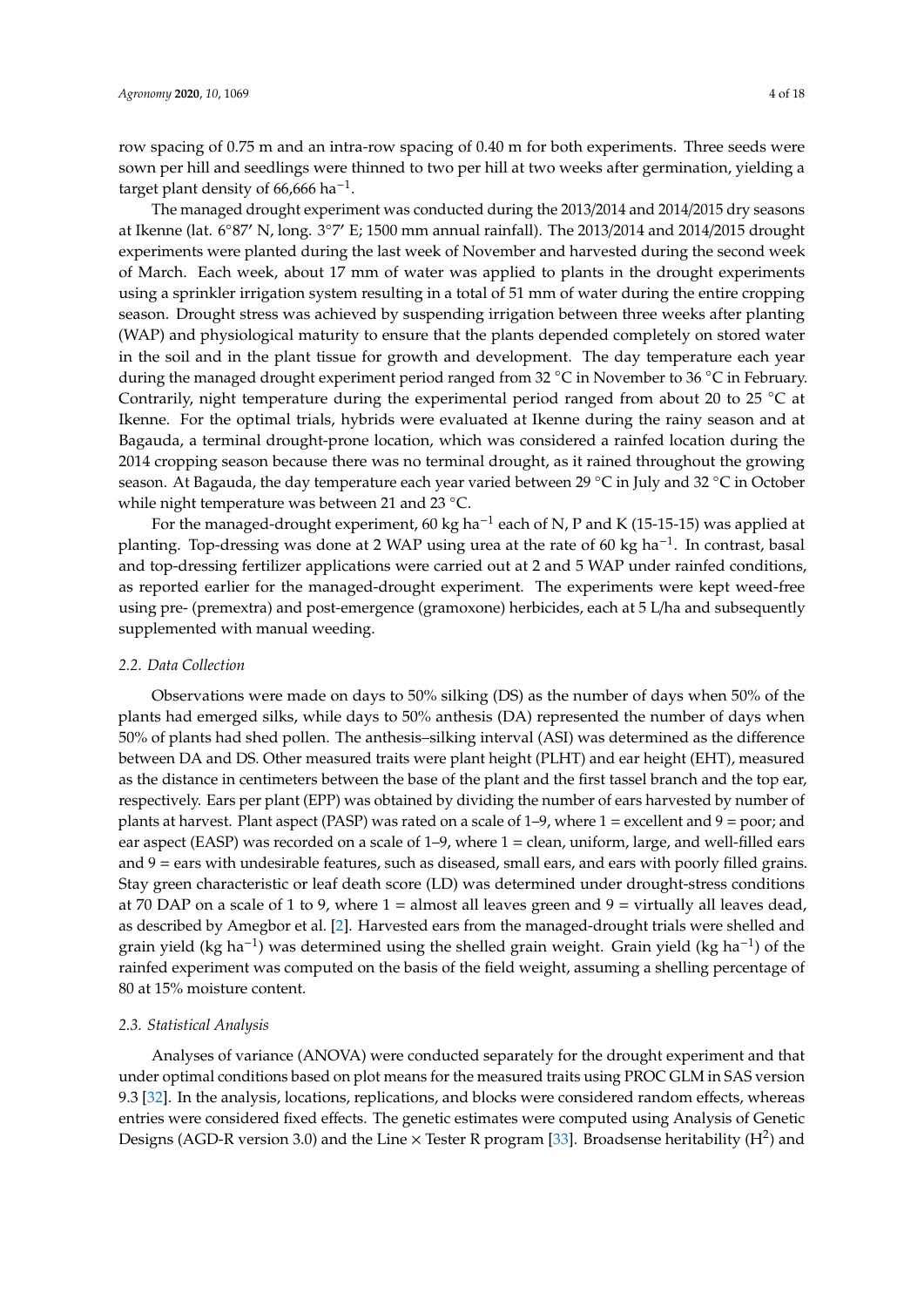narrow sense heritability (h<sup>2</sup>) estimates of the measured traits under each management condition were computed following the methods of Singh et al. [\[34\]](#page-16-18):

$$
H^2 = \sigma^2 g / \sigma^2 p \tag{1}
$$

where  $\sigma_{\rm g}^2$  = genotypic variance; and  $\sigma_{\rm p}^2$  = phenotypic variance. The  $\sigma_{\rm p}^2$  was computed as follows:

$$
\sigma^2 \mathbf{p} = \sigma^2 \mathbf{g} + \sigma^2 \mathbf{g} e / \mathbf{e} + \sigma^2 \mathbf{e} / \mathbf{r} \mathbf{e}
$$
 (2)

where  $\sigma_{\rm g}^2$  is genotypic variance,  $\sigma_{\rm ge}^2$  is genotype  $\times$  environment, r is number of replications, and e is number of environments under drought and optimal conditions. The standard errors of the heritability estimates of the measured traits under drought stress were computed to provide a measure of the precision of the estimates [\[34\]](#page-16-18). Narrow sense heritability (h<sup>2</sup>) was computed as follows:

$$
h^2 = \sigma^2_a / \sigma^2_p \tag{3}
$$

where  $\sigma^2$ <sub>a</sub> = additive genetic variance.

The superior hybrids under drought and optimal conditions were identified using the multiple trait base index (MI) proposed by Badu-Apraku et al. [\[18\]](#page-16-3). The index integrated grain yield and other important traits and was computed as follows:

$$
MI = (2 \times YLD) + EPP - EASP - PASP - ASI - LD
$$
\n(4)

where YLD = grain yield, EPP = number of ears per plant, EASP = ear aspect, PASP = plant aspect,  $ASI =$  anthesis silking interval under drought and  $LD =$  leaf death score under drought.

Yield reduction attributable to drought stress was computed using the formula:

Yield reduction (YR; %) = [(yield under optimal conditions – yield under drought)/(yield under optimal conditions)] 
$$
\times
$$
 100  $(5)$ 

The measured traits used in computing the base index for identification of superior hybrids under drought and optimal environments were standardized, with a mean of zero and standard deviation of 1, to minimize the effects of different scales. Therefore, a positive index value indicated tolerance to drought, whereas a negative value indicated susceptibility to drought.

The variation among hybrids was partitioned into variation attributable to lines, testers and line  $\times$ tester interactions. The relative importance of general combining ability (GCA) and specific combining ability (SCA) was determined as the proportion of the genotypic sum of squares attributable to GCA and SCA [\[35\]](#page-16-19). If the ratio of the sum of squares attributable to GCA was >1, then the predictability of a specific hybrid's performance for the trait could be made on the basis of GCA; and if the ratio was <1, then the opposite was true [\[36\]](#page-16-20). Furthermore, GCA and SCA effects as well as their standard errors were computed for grain yield and other measured traits under the research environments using SAS version 9.3 [\[32\]](#page-16-16). The GCA effect of each female line was determined on the basis of its performance in  $F_1$  hybrid combinations across all testers, whereas the GCA effect of a tester (male) was based on its performance in  $F_1$  hybrid combinations across all female lines. GCA and SCA effects were determined for each trait under each research environment. The general linear model for line  $\times$  tester mating design is as follows:

$$
Y_{ijkl} = \mu + a_1 + b_{kl} + v_{ij} + (av)_{ijl} + \varepsilon_{ijkl}
$$
 (6)

where Y<sub>ijkl</sub> = observed value from each experimental unit;  $\mu$  = population mean;  $a_1$  = location effect;  $b_{kl}$  = block or replication effect within locations;  $v_{ij} = F_1$  hybrid effect =  $g_i + g_j + s_{ij}$ , where  $g_i$  = general combining ability (GCA) for the ith parental line;  $g_i = GCA$  effects of jth tester;  $s_{ii}$  = specific combining ability (SCA) for the  $i_{il} F_1$  hybrid, whereas (av)<sub>iil</sub> = interaction effect between  $i_{il} F_1$  hybrid and lth location; and  $\varepsilon_{ijkl}$  = residual effect.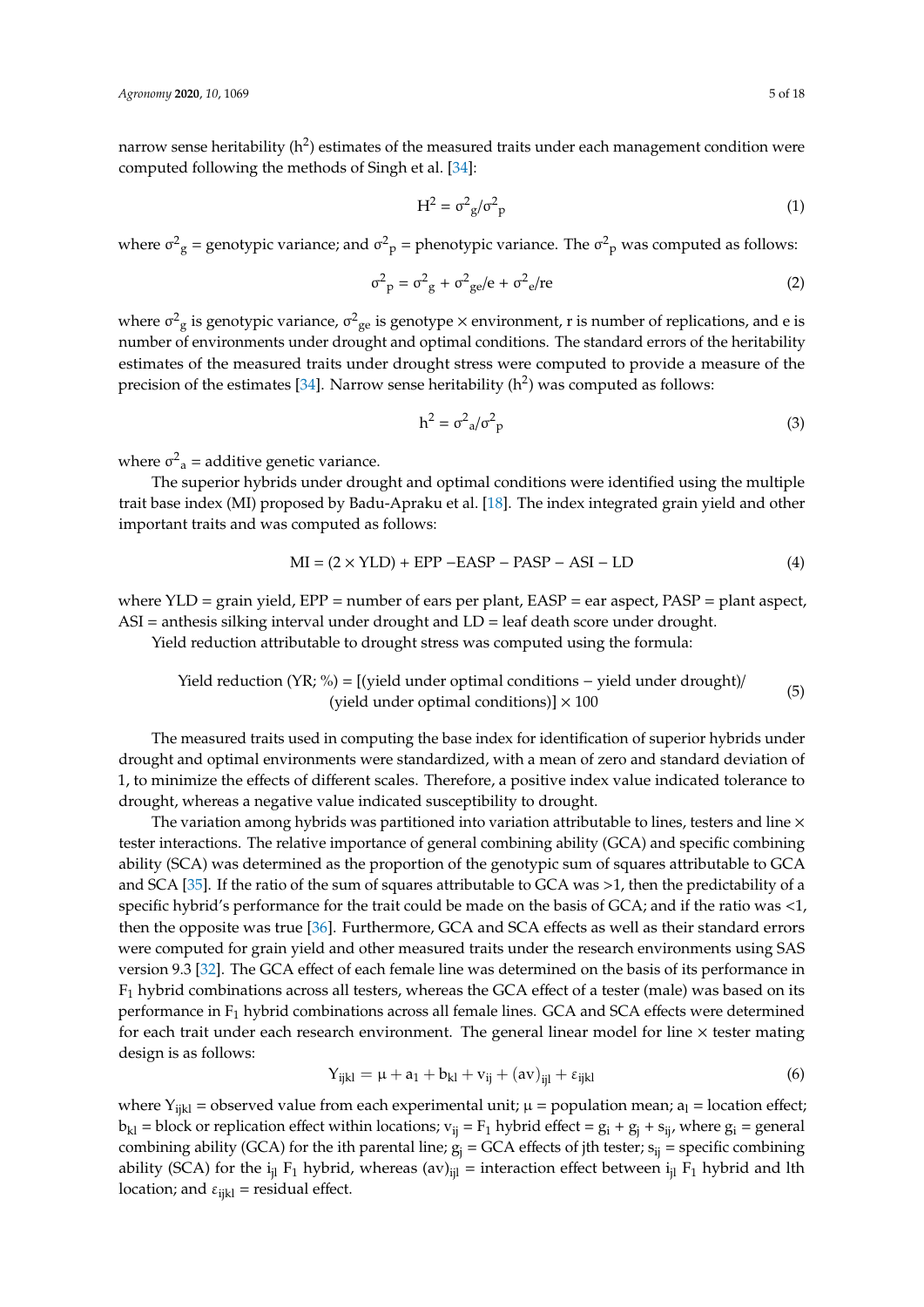## **3. Results**

## *3.1. Analysis of Variance and Combining Ability for Grain Yield and Other Traits of Extra-Early White Hybrids under Drought and Optimal Conditions*

The analysis of variance (ANOVA) of the extra-early hybrids assessed under managed-drought stress and optimal conditions revealed significant ( $p < 0.001$ ) hybrid (G), environment (E) and G  $\times$  E interaction (GEI) mean squares for grain yield and most of the measured secondary traits (Table [1\)](#page-6-0). Partitioning of the genotypic mean squares into GCA and SCA components revealed that both the GCA and SCA mean squares were significant for grain yield and for most of the measured traits under each test condition, except for the GCA of testers for grain yield under optimal growing conditions. The significant variation observed for grain yield under the managed-drought stress and non-stress environments showed that there was large genetic variability among the hybrids for grain yield and thus selection could be made from the present inbred lines and hybrids developed from *Zea diploperennis* to combat drought stress.

In the present study, the GCA (GCA-line + GCA-tester) variance was higher than the variance for SCA of hybrids for grain yield, DS, DA, PLHT, EASP and PASP, whereas the SCA variance of hybrids were more important for ASI, EHT, EPP and LD under drought conditions. Under optimal growing conditions, GCA variance for grain yield, DA, DS, PLHT and EHT was greater than the SCA variance, whereas the SCA variance for ASI, PASP, EASP and EPP was greater than the GCA variance.

#### *3.2. Performance of the Single Cross Hybrids under Managed Drought and Optimal Growing Conditions*

Under drought conditions, grain yield of the 15 best- and 10 worst-performing hybrids selected using the base index ranged from 1229 kg ha<sup>-1</sup> for TZdEEI 90 × TZEEI 13 to 4480 kg ha<sup>-1</sup> for TZdEEI 91 × TZEE 14, with an average grain yield of 2539 kg ha−<sup>1</sup> (Table [2\)](#page-7-0). In contrast, under optimal-growing conditions, grain yield ranged from 2219 kg ha−<sup>1</sup> for TZdEEI 107 × TZEEI 21 to 8136 kg ha−<sup>1</sup> for TZdEEI 55 × TZEEI 13, with a mean of 5212 kg ha−<sup>1</sup> . Grain yield reduction under drought stress compared with that under optimal conditions ranged from 3.10% to 75.17% for the hybrids. Under drought conditions, the best check  $[(TZEE1 29 \times TZEE1 21) \times (TZEE1 14 \times TZEE1 37)]$ , which is a double-cross hybrid, produced 3004 kg ha<sup>-1</sup> of grain yield, whereas the best drought-tolerant hybrid (TZdEEI 91  $\times$  TZEEI 21) identified in the present study produced 49.13% more grain yield than the best check (Table [3\)](#page-8-0). Under the optimal conditions, hybrid TZdEEI 55 × TZEEI 13 produced 39.05% more grain yield than the best commercial check TZEEI  $21 \times$  TZEEI 29. The significant variation observed for grain yield under drought stress further revealed the differential levels of drought tolerance among the hybrids in this study.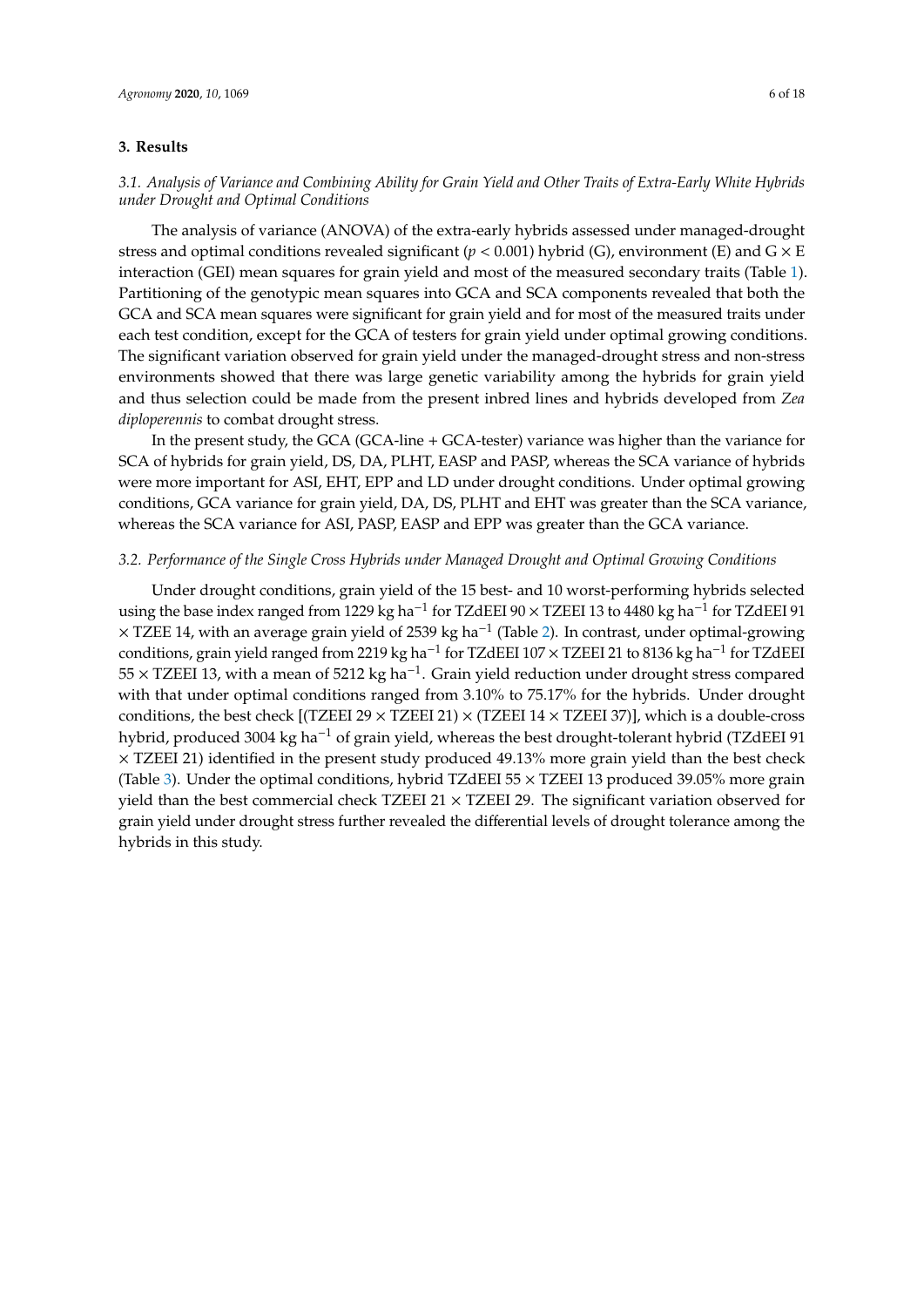| <b>Source of Variation</b>                          | DF           | $GY(t ha^{-1})$ | DA                | <b>DS</b>  | <b>ASI</b> | PLHT (cm)  | EHT (cm)   | <b>EPP</b> | <b>PASP</b> | <b>EASP</b> | LD        |
|-----------------------------------------------------|--------------|-----------------|-------------------|------------|------------|------------|------------|------------|-------------|-------------|-----------|
| Drought                                             |              |                 |                   |            |            |            |            |            |             |             |           |
| <b>SITE</b>                                         | 1            | 55,948,398.5**  | 1150.4**          | $1156.5**$ | 26.87**    | 83,207.8** | 58,128.1** | $2.72**$   | $6.51**$    | $31.03**$   | 148.56**  |
| <b>GENOTYPES</b>                                    | 255          | 1,020,064.9**   | $5.4**$           | $8.2**$    | $1.73**$   | $270.1**$  | $100.8**$  | $0.02**$   | $1.14**$    | $1.33**$    | $0.78**$  |
| $\rm GCA_{LINE}$                                    | 62           | 2,088,396.2**   | $12.0**$          | $18.4**$   | $3.02**$   | 715.1**    | $166.8**$  | $0.03**$   | $2.37**$    | $2.45**$    | $0.82**$  |
| $\text{GCA}_{\text{TESTER}}$                        | 3            | 5,610,191.9**   | $2.2$ ns          | $14.3**$   | $5.02**$   | 200.6 ns   | 760.7**    | $0.09**$   | $11.25**$   | $9.90**$    | 12.64**   |
| $\text{SCA}_{\text{LINE}}\times \text{TESTER}$      | 186          | 590,103.1**     | $3.3**$           | $4.70**$   | $1.25*$    | 122.9 ns   | 68.1 ns    | $0.02**$   | $0.56$ ns   | $0.82**$    | $0.58**$  |
| SITE × GENOTYPES                                    | 255          | 530,535.3 *     | $2.6$ ns          | $4.3$ ns   | $1.14$ ns  | 155.4 *    | 74.71 ns   | $0.02*$    | $0.71*$     | $0.74*$     | $0.52$ ns |
| $\mathrm{SITE} \times \mathrm{GCA}_{\mathrm{LINE}}$ | 62           | 705,295.9**     | $2.9$ ns          | $5.4\,$ *  | 1.31 ns    | $190.1**$  | 76.4 ns    | $0.02**$   | $0.74$ ns   | $0.89**$    | $0.49$ ns |
| $SITE \times GCA$ TESTER                            | 3            | 4355,276.3 *    | 1.7 <sub>ns</sub> | $4.5$ ns   | $3.58**$   | $408.1*$   | 109.7 ns   | $0.01$ ns  | $1.68*$     | $5.40**$    | $1.34*$   |
| $SITE \times SCA$                                   | 186          | 410,592.4 ns    | $2.5$ ns          | $3.8$ ns   |            | 139.7 ns   | 73.6 ns    | $0.01$ ns  | $0.68$ ns   | $0.62$ ns   | $0.52$ ns |
|                                                     |              |                 |                   |            | $1.04$ ns  |            |            |            |             |             |           |
| <b>RESIDUALS</b>                                    | 442          | 435,017.5       | 2.4               | 3.4        | 0.99       | 125.3      | 66.5       | 0.01       | 0.59        | 0.59        | 0.46      |
| %GCA SS                                             |              | 57.1            | 55.2              | 57.5       | 46.5       | 66.3       | 49.9       | 38.0       | 63.3        | 54.2        | 45.2      |
| %SCA SS                                             |              | 42.9            | 44.8              | 42.5       | 53.5       | 33.7       | 50.1       | 62.0       | 36.7        | 45.8        | 54.8      |
| Optimal<br>Environment                              |              |                 |                   |            |            |            |            |            |             |             |           |
|                                                     |              |                 |                   |            |            |            |            |            |             |             |           |
| <b>SITE</b>                                         | $\mathbf{1}$ | 61,272,987.1**  | $43.2**$          | $53.0**$   | 634.91**   | 12,066.3** | 3237.4**   | $1.09**$   | $0.22$ ns   | $0.2$ ns    |           |
| <b>GENOTYPES</b>                                    | 255          | 2,610,900.8**   | $5.4**$           | $5.2**$    | $0.60$ ns  | 434.7**    | 159.5**    | $0.02**$   | $0.17**$    | $0.5**$     |           |
| $\rm GCA_{LINE}$                                    | 62           | 5,557,336.0**   | $10.1**$          | $9.4**$    | $0.62$ ns  | $1073.9**$ | 332.8 **   | $0.03**$   | $0.29**$    | $0.4**$     |           |
| $\rm GCA_{TESTER}$                                  | 3            | 1,808,244.5 ns  | $45.2**$          | $40.8**$   | $1.03$ ns  | 4149.7**   | 781.6**    | $0.11**$   | $0.40**$    | $2.1**$     |           |
| $\text{SCA}_{\text{LINE}}\times \text{TESTER}$      | 186          | 1,641,691.5**   | $3.2**$           | $3.2**$    | $0.62$ ns  | $161.7*$   | $91.7*$    | $0.02**$   | $0.13**$    | $0.2**$     |           |
| SITE × GENOTYPES                                    | 255          | 1,094,928.5**   | $2.8**$           | $2.7*$     | $0.58$ ns  | $161.3**$  | 77.4 ns    | $0.02$ ns  | $0.11**$    | $0.2**$     |           |
| $\mathrm{SITE} \times \mathrm{GCA}_{\mathrm{LINE}}$ | 62           | 1,392,071.9**   | $3.7**$           | $3.3*$     | $0.56$ ns  | 212.1**    | $115.0**$  | $0.02$ ns  | $0.17**$    | $0.2**$     |           |
| $SITE \times GCA$ TESTER                            | 3            | 5,465,115.7**   | 22.4**            | $13.9**$   | $0.76$ ns  | 545.2**    | 53.8 ns    | $0.04*$    | $0.22*$     | $0.6**$     |           |
| $SITE \times SCA$                                   | 186          | 925,393.7 ns    | $2.2$ ns          | $2.3$ ns   | $0.53$ ns  | 138.2 ns   | $65.3$ ns  | $0.01$ ns  | $0.09$ ns   | $0.1$ ns    |           |
| <b>RESIDUALS</b>                                    | 442          | 839,707.3       | $\overline{2}$    | 2.2        | 0.61       | 127.6      | 75         | 0.01       | 0.08        | 0.1         |           |
| %GCA SS                                             |              | 53.4            | 56.3              | 54.0       | 26.8       | 72.4       | 57.4       | 37.1       | 44.7        | 45.6        |           |
| %SCA SS                                             |              | 46.6            | 43.7              | 46.0       | 73.2       | 27.6       | 42.6       | 62.9       | 55.3        | 54.4        |           |

**Table 1.** Mean squares of general combining ability (GCA) and specific combining ability (SCA) of grain yield and other agronomic traits of extra-early maturing maize hybrids evaluated under induced drought at Ikenne during the 2013 and 2014 dry seasons and under optimal growing conditions at Bagauda and Ikenne during the 2014 rainy season.

<span id="page-6-0"></span>\*, \*\*—Significant at *p* < 0.05 and *p* < 0.01 probability level, respectively. GCA = general combining ability; SCA = specific combining ability; GY = grain yield; DA = Days to anthesis; DS = Days to silking; ASI = Anthesis silking interval; PLHT = Plant height; PASP = Plant aspect; EHT = Ear height; EASP = Ear aspect; EPP = Ears per plant and LD = leaf death.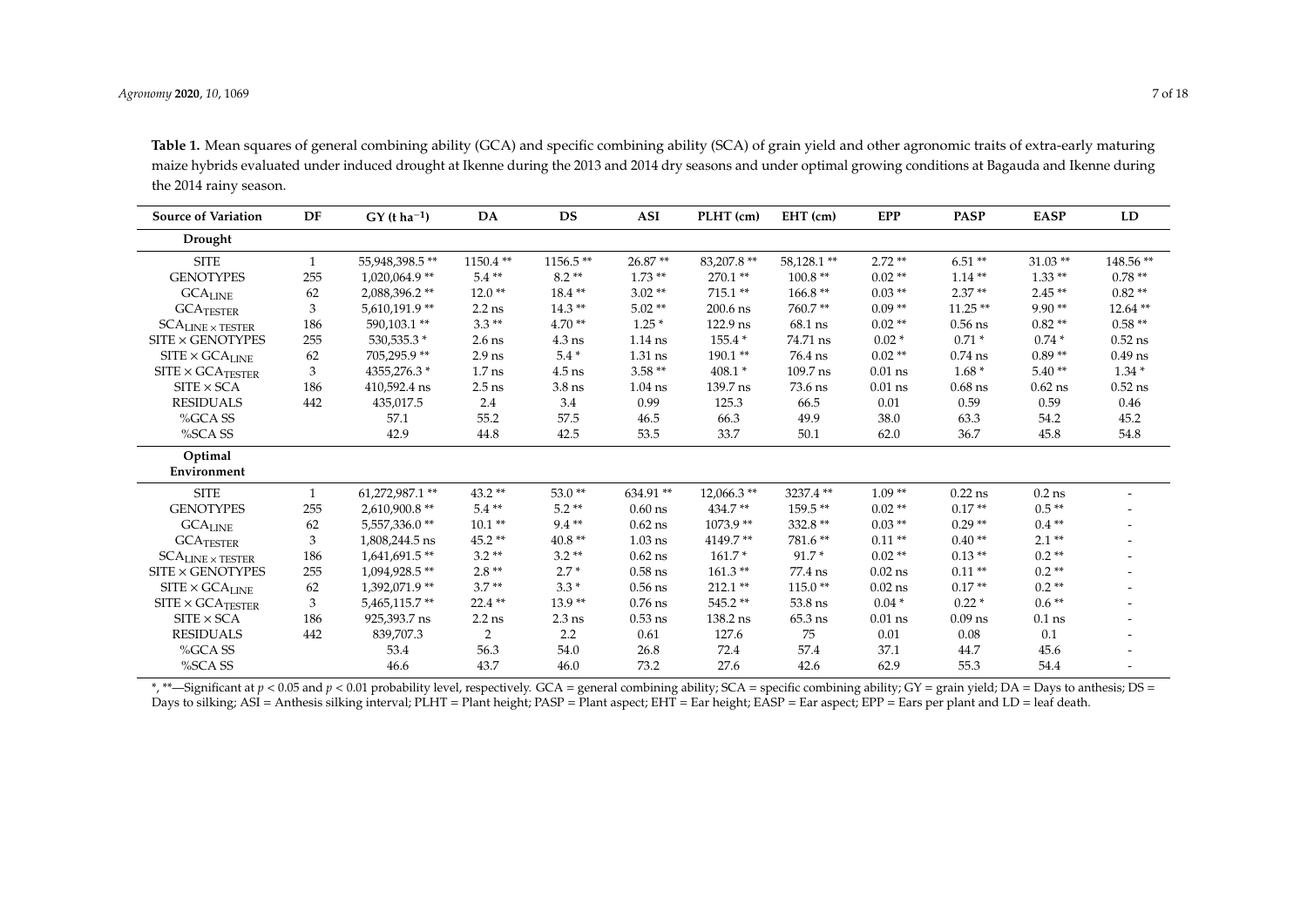|                                                                              | GY   |           | <b>ASI</b>     |                |     | <b>PLHT</b> |    | <b>EHT</b> |    | <b>PASP</b>    |    | <b>EASP</b>    |     | <b>EPP</b> |                |      |         |                                                                 |
|------------------------------------------------------------------------------|------|-----------|----------------|----------------|-----|-------------|----|------------|----|----------------|----|----------------|-----|------------|----------------|------|---------|-----------------------------------------------------------------|
| Pedigree                                                                     | DT   | <b>OP</b> | DT             | <b>OP</b>      | DT  | <b>OP</b>   | DT | <b>OP</b>  | DT | <b>OP</b>      | DT | <b>OP</b>      | DT  | <b>OP</b>  | LD             | YR   | BI      | <b>Reaction to</b><br><b>Drought Using</b><br><b>Base Index</b> |
| TZdEEI 54 $\times$ TZEEI 13                                                  | 3508 | 7028      | $\overline{2}$ |                | 152 | 193         | 64 | 97         | 5  | $\overline{2}$ | 3  | 2              | 0.9 | 1.1        | 3              | 50.1 | 14.96   | Tolerant                                                        |
| TZdEEI 91 × TZEEI 21                                                         | 4480 | 6210      | $\overline{2}$ |                | 151 | 207         | 67 | 101        | 5  |                | 3  | 3              | 0.9 | 1.0        | 3              | 27.9 | 14.48   | Tolerant                                                        |
| TZdEEI $55 \times$ TZEEI 21                                                  | 4078 | 6755      | 3              |                | 170 | 209         | 73 | 98         | 4  | 3              |    | 3              | 1.0 | 1.0        | 3              | 39.6 | 13.20   | Tolerant                                                        |
| TZdEEI $23 \times$ TZEEI 14                                                  | 3584 | 5537      | $\overline{2}$ |                | 145 | 181         | 72 | 92         | 5  | 3              |    | 3              | 1.0 | 0.9        | 3              | 35.3 | 12.59   | Tolerant                                                        |
| TZdEEI $23 \times$ TZEEI 21                                                  | 3195 | 6473      | $\overline{2}$ |                | 147 | 189         | 67 | 97         |    | $\overline{2}$ |    | 3              | 0.9 | 1.0        | $\overline{4}$ | 50.6 | 11.97   | Tolerant                                                        |
| TZdEEI 70 $\times$ TZEEI 14                                                  | 2680 | 6603      | $\overline{2}$ |                | 139 | 181         | 73 | 95         | 5  | 3              | 3  | 3              | 1.0 | 1.1        | $\overline{4}$ | 59.4 | 11.95   | Tolerant                                                        |
| TZdEEI $50 \times$ TZEEI 21                                                  | 3257 | 5777      | $\overline{2}$ |                | 143 | 179         | 67 | 95         | 5  | 3              |    | 3              | 0.9 | 0.9        | $\overline{4}$ | 43.6 | 11.45   | Tolerant                                                        |
| TZdEEI 51 $\times$ TZEEI 13                                                  | 3678 | 6035      | $\overline{2}$ | 2              | 148 | 180         | 78 | 105        | 5  | 3              |    | 3              | 0.9 | 1.1        | 3              | 39.1 | 11.31   | Tolerant                                                        |
| TZdEEI 71 × TZEEI 29                                                         | 3156 | 7095      | 3              |                | 147 | 184         | 77 | 98         | 5  |                |    | $\overline{2}$ | 0.8 | 1.0        | 4              | 55.5 | 11.01   | Tolerant                                                        |
| TZdEEI $21 \times$ TZEEI 21                                                  | 2641 | 7128      | $\overline{2}$ |                | 133 | 164         | 60 | 87         | 5  |                |    | 3              | 0.9 | 1.0        | 4              | 62.9 | 10.96   | Tolerant                                                        |
| TZdEEI 95 $\times$ TZEEI 14                                                  | 3497 | 5871      | $\overline{2}$ | 2              | 140 | 176         | 69 | 93         |    | 3              |    | 3              | 0.9 | 0.9        | 4              | 40.4 | 10.26   | Tolerant                                                        |
| TZdEEI $111 \times$ TZEEI 14                                                 | 3222 | 5968      | $\overline{2}$ |                | 145 | 187         | 73 | 94         | 5  |                |    | 3              | 0.9 | 1.1        | $\overline{4}$ | 46.0 | 10.26   | Tolerant                                                        |
| TZdEEI $55 \times$ TZEEI 13                                                  | 2497 | 8136      | 3              | $\mathbf{1}$   | 150 | 200         | 70 | 99         | 5  | 2              |    | $\overline{2}$ | 0.9 | 1.0        | 3              | 69.3 | 10.07   | Tolerant                                                        |
| TZdEEI 64 × TZEEI 21                                                         | 2764 | 5877      | $\overline{2}$ | $\mathbf{1}$   | 155 | 193         | 77 | 100        | 5  | 3              |    | 3              | 0.9 | 1.1        | $\overline{4}$ | 53.0 | 9.71    | Tolerant                                                        |
| TZdEEI 74 × TZEEI 13                                                         | 2973 | 5659      | $\overline{2}$ | $\overline{1}$ | 140 | 167         | 75 | 93         | 5  | 3              | 4  | 3              | 0.9 | 1.0        | 4              | 47.5 | 9.71    | Tolerant                                                        |
| TZdEEI $83 \times$ TZEEI 13                                                  | 1524 | 5111      | 3              | 2              | 129 | 169         | 63 | 96         | 7  | 3              | 6  | 3              | 0.7 | 0.9        | 4              | 70.2 | $-5.13$ | Susceptible                                                     |
| TZdEEI $18 \times$ TZEEI 29                                                  | 1957 | 5153      | 3              |                | 135 | 177         | 56 | 86         | 6  | 3              | 6  | 3              | 0.8 | 1.0        | 4              | 62.0 | $-5.69$ | Susceptible                                                     |
| TZdEEI $81 \times$ TZEEI 29                                                  | 2335 | 2410      | 3              | 2              | 131 | 166         | 65 | 89         | 6  |                | 5  | $\overline{4}$ | 0.9 | 0.9        | 4              | 3.1  | $-5.69$ | Susceptible                                                     |
| TZdEEI $83 \times$ TZEEI 21                                                  | 1708 | 4586      | 3              |                | 141 | 179         | 62 | 86         | 6  | 3              | 6  | 3              | 0.8 | 0.8        | 4              | 62.8 | $-5.71$ | Susceptible                                                     |
| TZdEEI 97 $\times$ TZEEI 13                                                  | 1928 | 3137      | $\overline{2}$ |                | 144 | 167         | 65 | 82         | 5  | 3              | 6  | 3              | 0.8 | 0.7        | 4              | 38.6 | $-5.75$ | Susceptible                                                     |
| TZdEEI 94 × TZEEI 29                                                         | 2011 | 5067      | $\overline{4}$ |                | 141 | 188         | 67 | 95         | 6  | 3              | 6  | 3              | 0.7 | 1.0        | 4              | 60.3 | $-6.82$ | Susceptible                                                     |
| TZdEEI $90 \times$ TZEEI 13                                                  | 1229 | 4781      | 3              | 2              | 143 | 180         | 65 | 87         | 6  | 3              | 6  | 3              | 0.6 | 0.9        | 4              | 74.3 | $-8.24$ | Susceptible                                                     |
| TZdEEI $42 \times$ TZEEI 13                                                  | 1956 | 3142      | 4              | $\mathbf{1}$   | 130 | 161         | 66 | 83         | 6  | 3              | 6  | 3              | 0.8 | 0.9        | 4              | 37.8 | $-8.44$ | Susceptible                                                     |
| TZdEEI 107 × TZEEI 21                                                        | 1592 | 2219      | $\overline{2}$ |                | 137 | 176         | 70 | 88         | 7  | 3              | 6  | 3              | 0.9 | 0.7        | 4              | 28.3 | $-9.15$ | Susceptible                                                     |
| TZdEEI $83 \times$ TZEEI 29                                                  | 1340 | 4980      | 5              |                | 135 | 166         | 63 | 74         | 7  | 3              | 6  | 3              | 0.6 | 1.0        | 4              | 73.1 | $-10.3$ | Susceptible                                                     |
| CHECK 1-TZEEI 21 × TZEEI 29                                                  | 2672 | 5851      | 3              |                | 145 | 192         | 69 | 97         | 6  | 3              | 5  | 3              | 0.9 | 0.9        | 4              | 54.3 | 6.35    | Susceptible                                                     |
| CHECK 2-TZEEI 32 × TZEEI 13                                                  | 1750 | 4083      | 3              |                | 140 | 172         | 64 | 80         | 6  | 3              | 6  | 3              | 0.7 | 1.0        | 4              | 57.1 | $-6.81$ | Susceptible                                                     |
| CHECK 3-(TZEEI 21 × TZEEI 14) × TZEEI 29                                     | 2745 | 5528      | 3              |                | 145 | 183         | 74 | 93         | 5  | 3              | 5  | 3              | 0.9 | 0.9        | 3              | 50.3 | 1.7     | Tolerant                                                        |
| CHECK 4- $(TZEEI 29 \times TZEEI 21) \times (TZEEI$<br>$14 \times$ TZEEI 37) | 3004 | 4190      | C              |                | 142 | 167         | 64 | 80         | 5  | 3              | 5  | 3              | 0.9 | 0.9        |                | 28.3 | 1.88    | Tolerant                                                        |

Table 2. Grain yield and other agronomic traits of hybrids (the best 15 and the worst 10 based on the base index) and hybrid checks evaluated under drought (DT) and optimal (OP) environments in Nigeria between 2013 and 2014.

<span id="page-7-0"></span>GY = grain yield (t ha<sup>-1</sup>); DA = Days to anthesis; DS = Days to silking; ASI = Anthesis-silking interval; PLHT = Plant height (cm); PASP = Plant aspect (Scale 1–9); EHT = Ear height (cm); EASP = Ear aspect (Scale 1–9); EPP = Ears per plant and LD = leaf death (Scale 1–9);  $YR =$  yield reduction and BI = base index.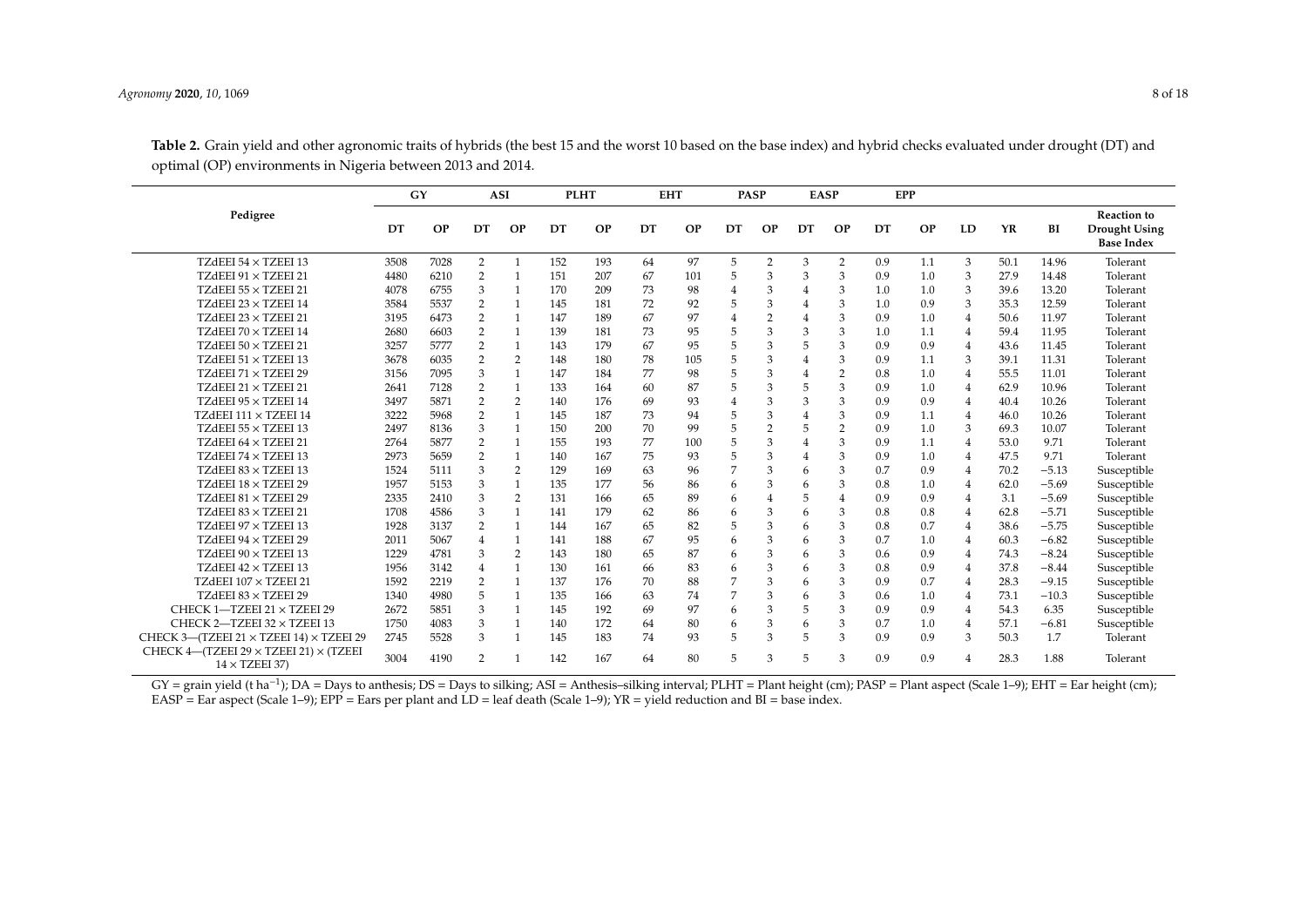<span id="page-8-0"></span>

|                                                                           | Grain Yield ( $kg$ ha <sup>-1</sup> ) |         |          | Yield Difference (%) Based on the Best Check |
|---------------------------------------------------------------------------|---------------------------------------|---------|----------|----------------------------------------------|
| Pedigree                                                                  | Drought                               | Optimal | Drought  | Optimal                                      |
| Best 15 hybrids                                                           |                                       |         |          |                                              |
| TZdEEI 54 × TZEEI 13                                                      | 3508                                  | 7028    | 16.78    | 20.12                                        |
| TZdEEI 91 × TZEEI 21                                                      | 4480                                  | 6210    | 49.13    | 6.14                                         |
| TZdEEI 55 × TZEEI 21                                                      | 4078                                  | 6755    | 35.75    | 15.45                                        |
| TZdEEI 23 $\times$ TZEEI 14                                               | 3584                                  | 5537    | 19.31    | $-5.37$                                      |
| TZdEEI 23 $\times$ TZEEI 21                                               | 3195                                  | 6473    | 6.36     | 10.63                                        |
| TZdEEI 70 $\times$ TZEEI 14                                               | 2680                                  | 6603    | $-10.79$ | 12.85                                        |
| TZdEEI $50 \times$ TZEEI 21                                               | 3257                                  | 5777    | 8.42     | $-1.26$                                      |
| TZdEEI 51 $\times$ TZEEI 13                                               | 3678                                  | 6035    | 22.44    | 3.14                                         |
| TZdEEI 71 $\times$ TZEEI 29                                               | 3156                                  | 7095    | 5.06     | 21.26                                        |
| TZdEEI 21 $\times$ TZEEI 21                                               | 2641                                  | 7128    | $-12.08$ | 21.83                                        |
| TZdEEI 95 × TZEEI 14                                                      | 3497                                  | 5871    | 16.41    | 0.34                                         |
| TZdEEI $111 \times$ TZEEI 14                                              | 3222                                  | 5968    | 7.26     | 2.00                                         |
| TZdEEI $55 \times$ TZEEI 13                                               | 2497                                  | 8136    | $-16.88$ | 39.05                                        |
| TZdEEI 64 × TZEEI 21                                                      | 2764                                  | 5877    | $-7.99$  | 0.44                                         |
| TZdEEI 74 × TZEEI 13                                                      | 2973                                  | 5659    | $-1.03$  | $-3.28$                                      |
| Worst 10 hybrids                                                          |                                       |         |          |                                              |
| TZdEEI 83 $\times$ TZEEI 13                                               | 1524                                  | 5111    | $-49.27$ | $-12.65$                                     |
| TZdEEI 18 × TZEEI 29                                                      | 1957                                  | 5153    | $-34.85$ | $-11.93$                                     |
| TZdEEI 81 × TZEEI 29                                                      | 2335                                  | 2410    | $-22.27$ | $-58.81$                                     |
| TZdEEI 83 $\times$ TZEEI 21                                               | 1708                                  | 4586    | $-43.14$ | $-21.62$                                     |
| TZdEEI 97 $\times$ TZEEI 13                                               | 1928                                  | 3137    | $-35.82$ | $-46.39$                                     |
| TZdEEI 94 $\times$ TZEEI 29                                               | 2011                                  | 5067    | $-33.06$ | $-13.40$                                     |
| TZdEEI $90 \times$ TZEEI 13                                               | 1229                                  | 4781    | $-59.09$ | $-18.29$                                     |
| TZdEEI $42 \times$ TZEEI 13                                               | 1956                                  | 3142    | $-34.89$ | $-46.30$                                     |
| TZdEEI 107 × TZEEI 21                                                     | 1592                                  | 2219    | $-47.00$ | $-62.07$                                     |
| TZdEEI 83 $\times$ TZEEI 29                                               | 1340                                  | 4980    | $-55.39$ | $-14.89$                                     |
| Hybrid checks                                                             |                                       |         |          |                                              |
| CHECK 1-TZEEI 21 × TZEEI 29                                               | 2672                                  | 5851    | $-11.05$ | $0.00\,$                                     |
| CHECK 2-TZEEI 32 × TZEEI 13                                               | 1750                                  | 4083    | $-41.74$ | $-30.22$                                     |
| CHECK 3-(TZEEI 21 × TZEEI 14) × TZEEI 29                                  | 2745                                  | 5528    | $-8.62$  | $-5.52$                                      |
| CHECK 4-TZEEI 29 $\times$ TZEEI 21) $\times$ (TZEEI 14 $\times$ TZEEI 37) | 3004                                  | 4190    | 0.00     | $-28.39$                                     |

**Table 3.** Grain yield and yield reduction or increase based on the best check under drought and optimal conditions (best 15 and the worst 10).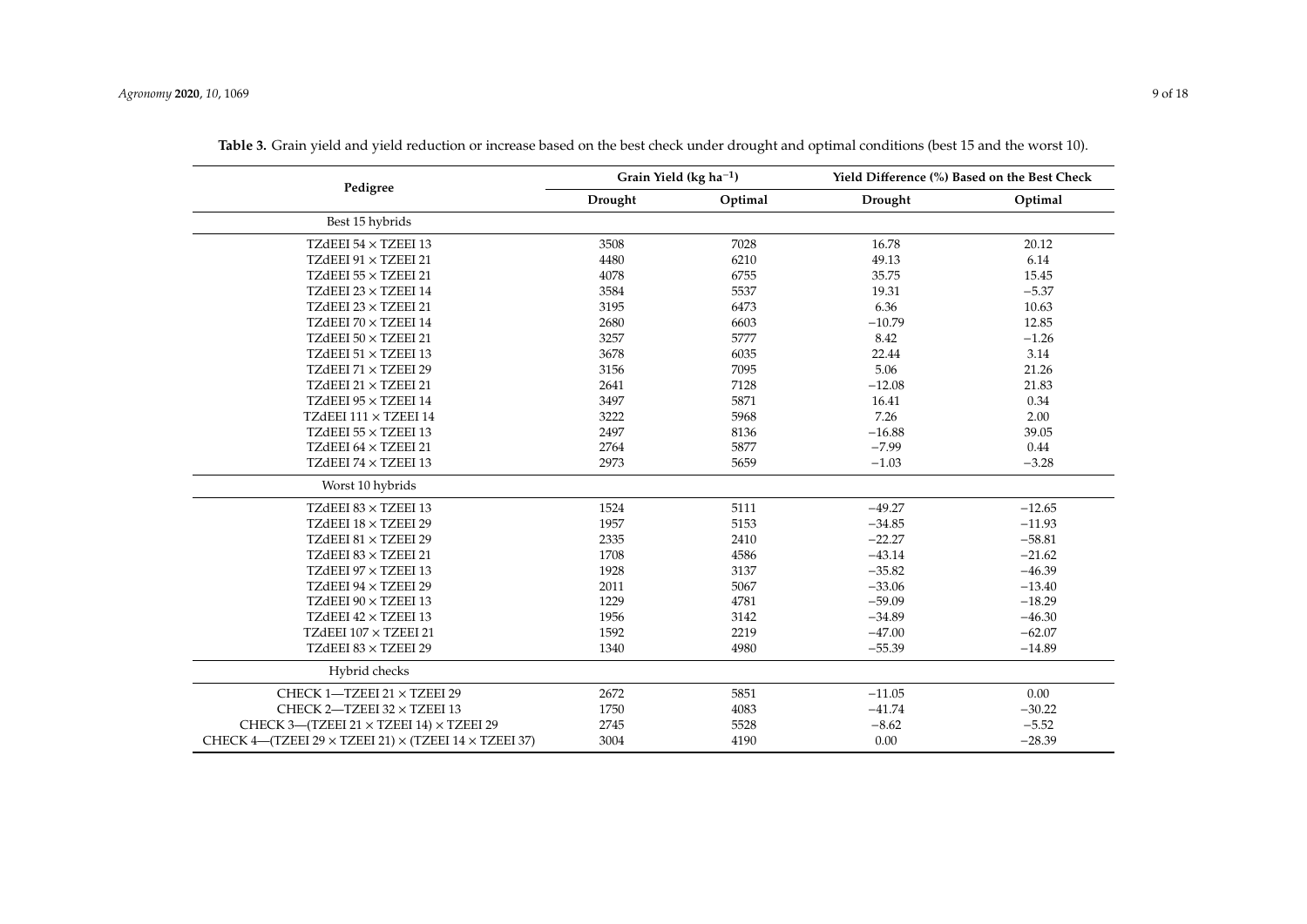## *3.3. Variance Components and Heritability of Traits under Drought and Optimal Conditions*

The genotypic variance and its components, estimates of heritability for grain yield and other measured traits of the extra-early maturing maize hybrids showed that the additive genetic variance estimates were high for DA, PLHT, EHT and grain yield under managed drought and optimal conditions (Table [4\)](#page-9-0). Heritability for ASI was generally low under optimal conditions. EPP also recorded low broad sense and narrow sense heritability estimates under drought and optimal conditions (Table [4\)](#page-9-0). Narrow sense heritability was higher for grain yield under drought compared with optimal conditions.

<span id="page-9-0"></span>**Table 4.** Estimates of variance components, heritability and genetic gains under drought (2013 and 2014 seasons at Ikenne) and optimal (2014 cropping season at Ikenne and Bagauda).

| Trait <sup>+</sup> |                           | <b>Line Variance</b> |            | <b>Tester Variance</b>                   |           | Line × Tester Variance                    |           | Genotype Variance<br>$(\sigma_G^2)$         |            | <b>Additive Variance</b> |
|--------------------|---------------------------|----------------------|------------|------------------------------------------|-----------|-------------------------------------------|-----------|---------------------------------------------|------------|--------------------------|
|                    | Drought                   | Optimal              | Drought    | Optimal                                  | Drought   | Optimal                                   | Drought   | Optimal                                     | Drought    | Optimal                  |
| ASI                | 0.11                      | 0.00                 | 0.01       | 0.00                                     | 0.07      | 0.00                                      | 0.07      | 0.00                                        | 0.28       | 0.00                     |
| <b>DS</b>          | 0.86                      | 0.39                 | 0.04       | 0.15                                     | 0.30      | 0.24                                      | 0.50      | 0.28                                        | 2.01       | 1.13                     |
| <b>EASP</b>        | 0.10                      | 0.02                 | 0.04       | 0.01                                     | 0.06      | 0.01                                      | 0.07      | 0.01                                        | 0.29       | 0.05                     |
| <b>EHT</b>         | 6.17                      | 15.07                | 2.75       | 2.74                                     | 0.40      | 4.17                                      | 4.69      | 9.73                                        | 18.76      | 38.94                    |
| EPP                | 0.00                      | 0.00                 | 0.00       | 0.00                                     | 0.00      | 0.00                                      | 0.00      | 0.00                                        | 0.00       | 0.00                     |
| PASP               | 0.11                      | 0.01                 | 0.04       | 0.00                                     | 0.00      | 0.01                                      | 0.08      | 0.01                                        | 0.33       | 0.03                     |
| PLHT               | 37.01                     | 57.01                | 0.31       | 15.83                                    | 0.00      | 8.53                                      | 21.14     | 39.20                                       | 84.55      | 156.80                   |
| DA                 | 0.55                      | 0.43                 | 0.00       | 0.17                                     | 0.23      | 0.29                                      | 0.31      | 0.32                                        | 1.23       | 1.27                     |
| GY                 | 93,643.32                 | 244,727.78           | 19,920.99  | 660.92                                   | 38.771.41 | 200.496.05                                | 61.758.83 | 139.170.26                                  | 247,035.32 | 556,681.05               |
| LD                 | 0.01                      |                      | 0.05       |                                          | 0.03      |                                           | 0.03      |                                             | 0.12       |                          |
|                    | <b>Dominance Variance</b> |                      |            |                                          |           |                                           |           |                                             |            |                          |
|                    |                           |                      |            | Environmental<br>Variance $(\sigma_e^2)$ |           | <b>Broad Sense</b><br>Heritability $(H2)$ |           | <b>Narrow Sense</b><br>Heritability $(h^2)$ |            |                          |
|                    | Drought                   | Optimal              | Drought    | Optimal                                  | Drought   | Optimal                                   | Drought   | Optimal                                     |            |                          |
| ASI                | 0.27                      | 0.01                 | 1.06       | 0.56                                     | 0.34      | 0.03                                      | 0.17      | 0.01                                        |            |                          |
| DS                 | 1.21                      | 0.98                 | 3.81       | 2.46                                     | 0.46      | 0.46                                      | 0.29      | 0.25                                        |            |                          |
| EASP               | 0.23                      | 0.04                 | 0.67       | 0.12                                     | 0.44      | 0.44                                      | 0.25      | 0.26                                        |            |                          |
| <b>EHT</b>         | 1.60                      | 16.69                | 70.61      | 76.23                                    | 0.22      | 0.42                                      | 0.21      | 0.30                                        |            |                          |
| EPP                | 0.00                      | 0.00                 | 0.02       | 0.01                                     | 0.31      | 0.31                                      | 0.09      | 0.12                                        |            |                          |
| PASP               | 0.00                      | 0.05                 | 0.65       | 0.10                                     | 0.34      | 0.42                                      | 0.34      | 0.15                                        |            |                          |
| PLHT               | 0.00                      | 34.10                | 140.34     | 144.48                                   | 0.38      | 0.57                                      | 0.38      | 0.47                                        |            |                          |
| DA                 | 0.92                      | 1.18                 | 2.48       | 2.40                                     | 0.46      | 0.50                                      | 0.27      | 0.26                                        |            |                          |
| GY                 | 155,085.66                | 801.984.18           | 482,776.39 | 967,317.88                               | 0.45      | 0.58                                      | 0.28      | 0.24                                        |            |                          |

<sup>†</sup> GY= grain yield (t ha<sup>-1</sup>); DA = Days to anthesis; DS = Days to silking; ASI = Anthesis–silking interval; PLHT = Plant height (cm); PASP = Plant aspect (Scale 1–9); EHT = Ear height (cm); EASP = Ear aspect (Scale 1–9); EPP = Ears per plant and  $LD =$  leaf death (Scale 1–9).

## *3.4. Estimates of GCA and SCA E*ff*ects*

The inbred lines TZdEEI 51 and TZdEEI 91 had positive and significant ( $p \leq 0.05$ ) GCA effects for grain yield under drought. Similarly, the inbred lines TZdEEI 55 displayed positive and significant ( $p \le 0.05$ ) GCA effects for grain yield under optimal growing conditions (Table [5\)](#page-11-0). Additionally, significant GCA effects were observed for some yield-related traits, which are components of the IITA drought-tolerance base index. For example, significant and negative GCA effects were recorded for PASP for TZdEEI 23 under both drought and optimal conditions, for PASP and EASP for TZdEEI 71 under drought, and positive and significant GCA effects for EPP for TZdEEI 70 under both drought and optimal conditions.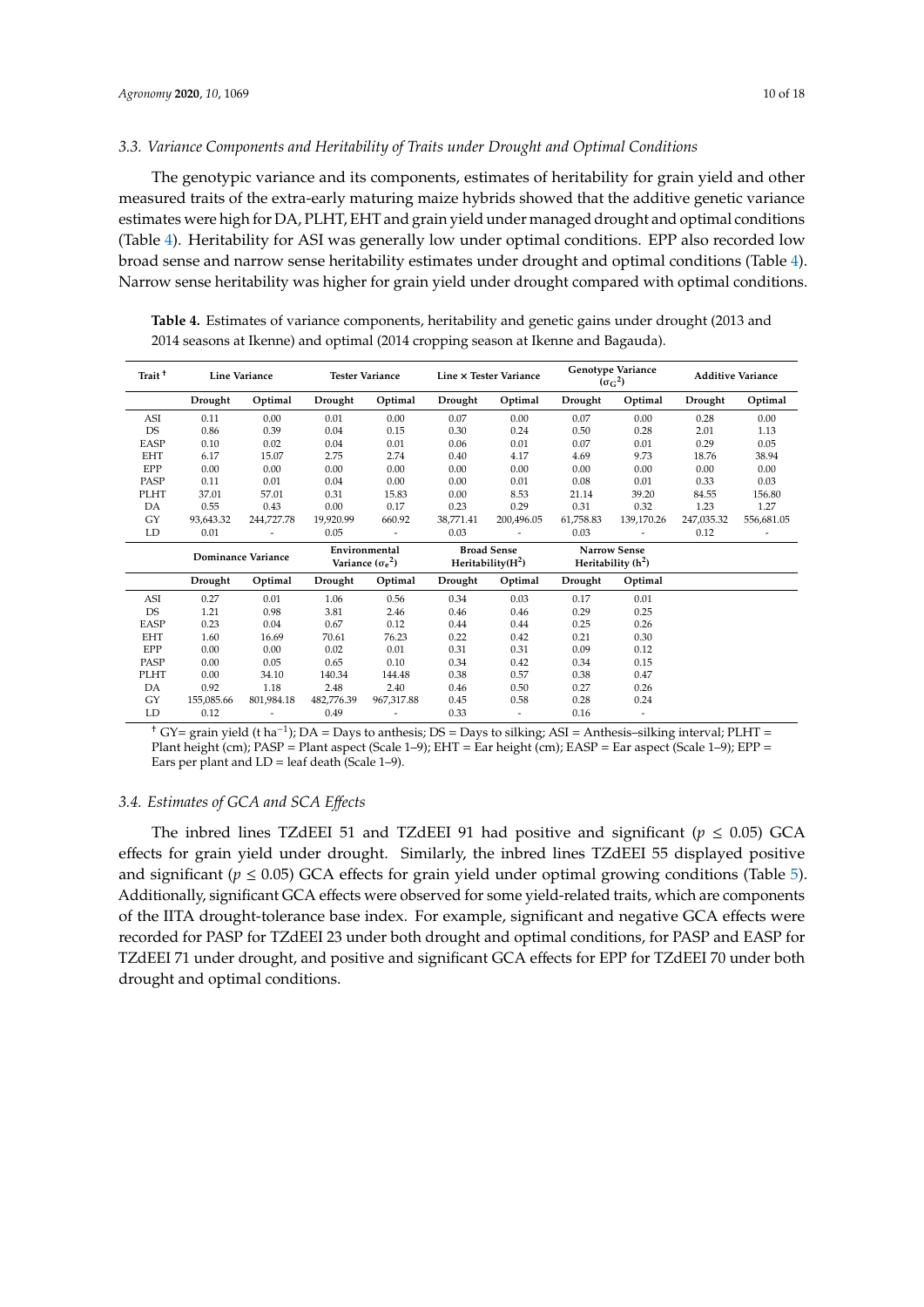| A CT T                                                                                                           | Dave to Silking | Far Aspect | Far Height | Fare Por Plant |
|------------------------------------------------------------------------------------------------------------------|-----------------|------------|------------|----------------|
| traits under drought (DT) and optimal (OPT) conditions.                                                          |                 |            |            |                |
| <b>Table 5.</b> General combining ability (GCA) effects of lines and testers for grain yield and other agronomic |                 |            |            |                |

|            |          | $\mathbf{ASI}$ $^\dagger$ |          | Days to Silking |          | Ear Aspect | Ear Height |            | Ears Per Plant |            |
|------------|----------|---------------------------|----------|-----------------|----------|------------|------------|------------|----------------|------------|
| Lines      | DT       | <b>OPT</b>                | $DT$     | <b>OPT</b>      | DT       | <b>OPT</b> | DT         | <b>OPT</b> | DT             | <b>OPT</b> |
| TZdEEI 16  | $-0.11$  | $-0.22$                   | $-0.15$  | $-0.81$         | 0.05     | $-0.17$    | 0.89       | 8.78       | $-0.04$        | 0.07       |
| TZdEEI 17  | $-0.25$  | 0.09                      | $-1.62$  | $-0.68$         | $0.08\,$ | $-0.05$    | 2.95       | 3.42       | 0.00           | $-0.03$    |
| TZdEEI 18  | $-0.10$  | $-0.10$                   | $-0.49$  | 0.06            | 0.53     | $-0.05$    | $-4.45$    | $-1.84$    | $-0.04$        | 0.02       |
| TZdEEI 20  | $-0.10$  | 0.21                      | $-2.26*$ | $-1.89**$       | 0.31     | $-0.07$    | $-5.58$    | $-8.36$    | 0.01           | $-0.03$    |
| TZdEEI 21  | $-0.34$  | $-0.22$                   | $-0.19$  | $-0.92$         | $-0.30$  | $-0.18$    | $-2.19$    | $-1.04$    | 0.03           | 0.05       |
| TZdEEI 22  | $-0.68$  | $-0.16$                   | $-1.10$  | $-0.33$         | $-0.17$  | 0.10       | 2.42       | $-0.94$    | 0.02           | 0.02       |
| TZdEEI 23  | $-0.21$  | $-0.22$                   | $-0.50$  | 0.35            | $-0.47$  | $-0.21$    | 1.56       | 3.97       | 0.05           | $-0.03$    |
| TZdEEI 24  | $-0.34$  | $-0.10$                   | $-1.38$  | $-0.70$         | 0.31     | 0.27       | $-1.74$    | $-7.66$    | 0.00           | $-0.06$    |
| TZdEEI 25  | $-0.15$  | $-0.22$                   | $-1.21$  | $-0.64$         | $-0.13$  | 0.14       | 0.26       | $-3.69$    | 0.01           | $-0.05$    |
| TZdEEI 26  | 0.35     | 0.03                      | $-0.30$  | $-0.92$         | 0.29     | 0.05       | 1.11       | 3.32       | 0.00           | $0.01\,$   |
| TZdEEI 31  | 0.10     | 0.21                      | 0.16     | $-0.47$         | $0.97**$ | 0.10       | $-1.42$    | 0.30       | $-0.10$        | 0.01       |
| TZdEEI 33  | $-0.09$  | 0.28                      | 1.96     | 0.98            | 0.40     | $-0.26$    | 2.78       | $15.63**$  | $-0.09$        | $0.01\,$   |
| TZdEEI 34  | $-0.05$  | 0.21                      | 1.17     | 0.35            | $-0.05$  | 0.01       | $-0.05$    | 3.75       | 0.04           | 0.05       |
| TZdEEI 42  | 0.23     | $-0.22$                   | $-0.32$  | 0.40            | 0.38     | 0.28       | $-0.21$    | $-4.07$    | $-0.02$        | $-0.01$    |
|            |          |                           | 0.24     |                 |          | $0.35*$    |            |            |                | $0.00\,$   |
| TZdEEI 43  | 0.33     | $-0.10$                   |          | 0.45            | $-0.31$  |            | $-1.20$    | $-6.41$    | 0.00           |            |
| TZdEEI 44  | 0.19     | $-0.10$                   | $-0.61$  | $-1.36$         | 0.55     | 0.11       | $-0.63$    | $-3.43$    | $-0.05$        | $-0.04$    |
| TZdEEI 45  | $-0.10$  | $-0.29$                   | $-1.08$  | $-1.05$         | $-0.25$  | 0.19       | $0.50\,$   | 0.65       | 0.07           | 0.03       |
| TZdEEI 46  | $-0.20$  | $-0.29$                   | $-1.12$  | 1.15            | $-0.20$  | $0.07\,$   | 1.13       | $-1.36$    | 0.03           | $-0.02$    |
| TZdEEI 47  | $-0.42$  | 0.03                      | $-0.75$  | $-0.54$         | $-0.27$  | $-0.03$    | $-1.47$    | $-6.63$    | 0.03           | 0.02       |
| TZdEEI 50  | $-0.16$  | $-0.10$                   | $-0.35$  | $-0.03$         | $-0.57$  | 0.02       | 2.47       | $-0.20$    | 0.03           | $-0.03$    |
| TZdEEI 51  | $-0.47$  | $-0.04$                   | $-0.24$  | 0.88            | $-0.66$  | $-0.07$    | 3.70       | 2.31       | 0.05           | $0.01\,$   |
| TZdEEI 54  | 0.09     | 0.21                      | $-0.02$  | $-1.30$         | $-0.44$  | $-0.27$    | $-1.26$    | 2.16       | 0.00           | 0.00       |
| TZdEEI 55  | 0.69     | $-0.16$                   | 0.18     | $-1.36$         | $-0.51$  | $-0.26$    | 1.10       | 1.73       | 0.07           | 0.00       |
| TZdEEI 56  | $-0.57$  | 0.34                      | $-0.46$  | 1.04            | $-0.31$  | $0.00\,$   | 2.57       | $-1.19$    | 0.01           | 0.04       |
| TZdEEI 58  | $-0.10$  | 0.21                      | $-0.57$  | $-0.12$         | $-0.30$  | $-0.16$    | $-0.97$    | 1.93       | $-0.03$        | 0.03       |
| TZdEEI 59  | 0.17     | 0.09                      | $-0.34$  | 0.84            | 0.06     | $0.10\,$   | $-1.02$    | 0.94       | 0.01           | 0.06       |
| TZdEEI 61  | 0.39     | $-0.16$                   | $-1.01$  | $-0.95$         | 0.18     | $0.08\,$   | $-9.89**$  | $-11.68**$ | $-0.03$        | 0.00       |
| TZdEEI 62  | $-0.23$  | 0.15                      | $-0.69$  | 0.54            | $-0.46$  | $-0.07$    | 0.35       | 0.58       | 0.02           | $0.01\,$   |
| TZdEEI 64  | $-0.54$  | 0.03                      | $-0.91$  | $-0.20$         | $-0.50$  | 0.05       | $7.54*$    | 3.66       | 0.03           | 0.08       |
| TZdEEI 66  | $-0.35$  | 0.09                      | $-0.43$  | 0.42            | $0.01\,$ | 0.27       | 0.53       | $-7.89$    | $-0.02$        | $-0.04$    |
| TZdEEI 68  | 0.27     | 0.09                      | 1.45     | 0.75            | $0.00\,$ | $-0.12$    | $-4.70$    | $-0.51$    | $-0.03$        | $-0.01$    |
| TZdEEI 69  | 0.00     | $-0.10$                   | 0.54     | 1.16            | $-0.43$  | $-0.19$    | 2.99       | 5.24       | $-0.03$        | $-0.04$    |
| TZdEEI 70  | $-0.78$  | $-0.29$                   | $-0.57$  | $-0.35$         | $-0.53$  | $-0.27$    | $-0.79$    | $-1.66$    | $0.09*$        | $0.09*$    |
| TZdEEI 71  | $-0.15$  | 0.03                      | 0.62     | 0.58            | $-0.76*$ | $-0.34*$   | 4.69       | $10.56*$   | 0.01           | 0.01       |
| TZdEEI 72  | 0.52     | 0.03                      | $2.39*$  | 1.14            | $-0.59$  | $-0.14$    | $-2.98$    | 0.62       | 0.03           | 0.08       |
|            |          |                           |          |                 |          |            |            |            |                |            |
| TZdEEI 73  | 0.36     | $-0.10$                   | 0.15     | 0.26            | 0.34     | 0.28       | 2.79       | 5.04       | 0.02           | 0.06       |
| TZdEEI 74  | $-0.80$  | $-0.04$                   | $-1.80$  | $-0.17$         | $-0.17$  | $-0.03$    | 5.49       | $-3.03$    | 0.05           | $0.01\,$   |
| TZdEEI 75  | $-0.40$  | $-0.04$                   | $-0.23$  | 0.71            | $-0.29$  | $-0.12$    | 3.35       | 4.76       | 0.06           | 0.05       |
| TZdEEI 76  | $-0.22$  | $-0.22$                   | 0.62     | $-0.15$         | $-0.28$  | $-0.34*$   | $-1.92$    | 3.13       | $-0.04$        | $0.09*$    |
| TZdEEI 78  | $-0.14$  | 0.09                      | $-0.35$  | $-0.78$         | 0.19     | 0.15       | 1.60       | $-3.19$    | $-0.02$        | $-0.05$    |
| TZdEEI 80  | $-0.21$  | $-0.29$                   | 0.59     | 0.43            | 0.04     | 0.14       | $-2.04$    | $-0.80$    | $-0.06$        | 0.00       |
| TZdEEI 81  | $-0.11$  | 0.09                      | $-0.76$  | 0.86            | 0.16     | 0.08       | 3.94       | 2.65       | 0.03           | $-0.01$    |
| TZdEEI 82  | $0.08\,$ | $-0.04$                   | 0.33     | 0.00            | 0.29     | 0.17       | 1.82       | $-3.75$    | $-0.01$        | $-0.02$    |
| TZdEEI 83  | $1.21**$ | $-0.10$                   | $2.88*$  | 0.66            | $0.89*$  | 0.06       | $-4.13$    | $-3.90$    | $-0.12**$      | $-0.06$    |
| TZdEEI 84  | 0.35     | $-0.29$                   | 0.17     | 0.84            | 0.26     | 0.12       | $-0.43$    | $-3.23$    | 0.02           | $-0.09*$   |
| TZdEEI 85  | 0.54     | $-0.04$                   | 1.27     | 0.25            | 0.50     | $-0.08$    | $-4.10$    | $-4.90$    | $-0.07$        | $-0.05$    |
| TZdEEI 89  | $-0.17$  | $-0.16$                   | $-1.23$  | $-1.36$         | $-0.09$  | $-0.06$    | 1.56       | $-3.81$    | 0.05           | 0.02       |
| TZdEEI 90  | 0.82     | 0.28                      | 0.92     | $-0.32$         | 0.19     | $-0.10$    | $-1.23$    | $-5.94$    | 0.03           | $-0.01$    |
| TZdEEI 91  | $-0.48$  | 0.09                      | $-0.48$  | 0.09            | $-0.64$  | $-0.21$    | 4.52       | 6.58       | 0.07           | 0.04       |
| TZdEEI 94  | $0.85*$  | $-0.16$                   | 1.06     | $-0.56$         | 0.21     | $-0.09$    | $-1.96$    | 2.92       | $-0.07$        | 0.02       |
| TZdEEI 95  | 0.53     | 0.21                      | $-0.91$  | 0.40            | $-0.23$  | 0.13       | $-3.19$    | $-0.06$    | 0.04           | $-0.07$    |
| TZdEEI 96  | 0.21     | 0.15                      | $-0.23$  | $-0.04$         | 0.02     | 0.20       | 0.18       | 0.54       | 0.02           | $-0.03$    |
| TZdEEI 97  | $-0.53$  | $-0.04$                   | $-0.10$  | 0.26            | $-0.14$  | 0.04       | $-2.11$    | $-0.29$    | 0.02           | $-0.05$    |
| TZdEEI 99  |          |                           |          |                 |          |            |            |            |                |            |
|            | 0.52     | 0.46                      | 1.68     | 2.06            | 0.27     | 0.14       | $-5.19$    | $-1.60$    | $-0.03$        | 0.01       |
| TZdEEI 100 | $-0.44$  | 0.21                      | $-0.43$  | 0.46            | 0.50     | 0.11       | $-4.66$    | $-0.83$    | 0.02           | 0.00       |
| TZdEEI 102 | $-0.44$  | 0.15                      | $-0.42$  | $-0.85$         | 0.62     | 0.19       | $-3.68$    | $-3.07$    | $-0.06$        | $-0.02$    |
| TZdEEI 103 | $-0.11$  | 0.03                      | $-0.72$  | $-0.92$         | 0.03     | 0.20       | $-1.05$    | 1.65       | 0.03           | 0.05       |
| TZdEEI 104 | 0.04     | 0.28                      | 1.14     | 0.39            | 0.16     | $-0.03$    | $-2.65$    | 2.48       | 0.00           | $-0.04$    |
| TZdEEI 105 | 0.15     | $-0.16$                   | 2.02     | $-0.22$         | 0.36     | $-0.05$    | $-5.11$    | $-2.69$    | $-0.03$        | $-0.06$    |
| TZdEEI 106 | 0.60     | $-0.16$                   | 0.82     | $-0.27$         | 0.38     | $-0.22$    | 5.67       | 3.22       | $-0.02$        | $-0.03$    |
| TZdEEI 107 | $1.21**$ | $-0.10$                   | $3.20**$ | 0.73            | 0.56     | $-0.01$    | 4.92       | $0.90\,$   | $-0.04$        | $-0.02$    |
| TZdEEI 108 | 0.08     | 0.34                      | 1.41     | 0.63            | 0.29     | 0.07       | 3.37       | 3.72       | $-0.04$        | $-0.09*$   |
| TZdEEI 111 | $-0.29$  | 0.34                      | $-0.59$  | 0.03            | $-0.37$  | $-0.03$    | 5.49       | 4.28       | 0.00           | 0.02       |
| TZEEI 13   | 0.05     | $-0.04$                   | 0.09     | 0.13            | 0.13     | 0.06       | $-0.37$    | 0.72       | $-0.01$        | 0.03       |
| TZEEI 14   | $-0.14$  | $0.08\,$                  | $-0.20$  | 0.47            | $-0.29$  | $-0.03$    | 2.37       | 1.16       | 0.03           | 0.01       |
| TZEEI 21   | $-0.09$  | $-0.06$                   | $-0.20$  | $-0.49$         | 0.03     | 0.08       | $-1.97$    | $0.85\,$   | 0.00           | $-0.01$    |
| TZEEI 29   | 0.18     | 0.03                      | 0.31     | $-0.12$         | 0.13     | $-0.12$    | $-0.02$    | $-2.61$    | $-0.01$        | $-0.02$    |
|            |          |                           |          |                 |          |            |            |            |                |            |
| SE Line    | 0.43     | 0.19                      | 1.06     | 0.76            | 0.39     | $0.16\,$   | 3.20       | 4.52       | 0.04           | $0.04\,$   |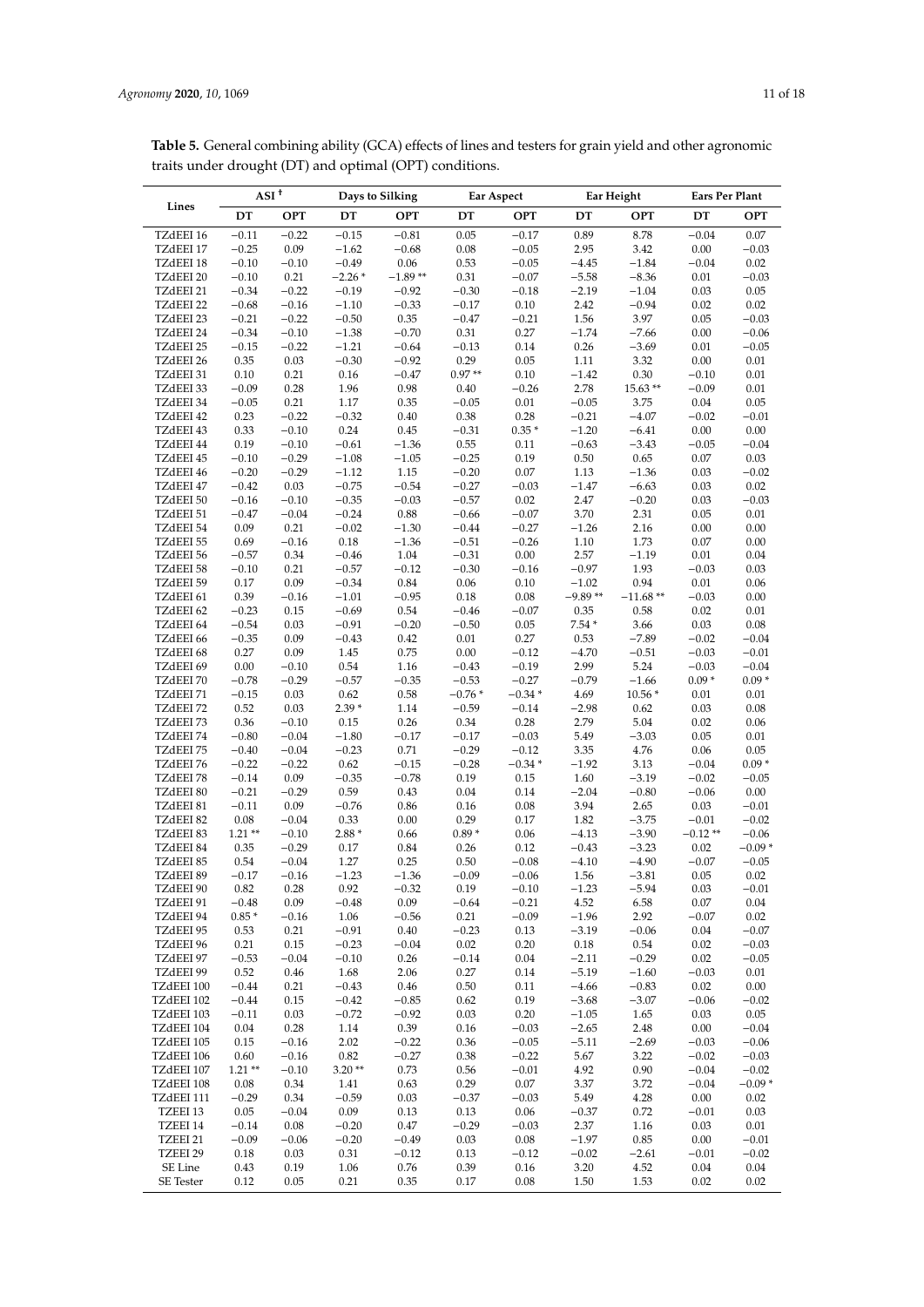| Table 5. Cont. |
|----------------|
|                |

<span id="page-11-0"></span>

|                          | <b>Plant Aspect</b> |                    | <b>Plant Height</b> |                        | Days to Anthesis     |                     |                        | Grain Yield               | Leaf Death            |
|--------------------------|---------------------|--------------------|---------------------|------------------------|----------------------|---------------------|------------------------|---------------------------|-----------------------|
| Lines                    | DT                  | <b>OPT</b>         | DT                  | OPT                    | DT                   | OPT                 | DT                     | <b>OPT</b>                |                       |
| TZdEEI 16                | 0.01                | $-0.20$            | 6.86                | 15.63 *                | 0.12                 | $-1.05$             | $-63.30$               | 662.40                    | $0.00\,$              |
| TZdEEI 17                | $-0.42$             | $-0.11$            | 4.27                | $0.03\,$               | $-1.48$              | $-0.65$             | 70.28                  | 234.50                    | $-0.08$               |
| TZdEEI 18<br>TZdEEI 20   | 0.18<br>0.04        | $-0.07$<br>0.01    | 0.36<br>$-0.28$     | 1.00<br>$-2.61$        | $-0.38$<br>$-2.18**$ | $-0.15$<br>$-1.85*$ | $-192.98$<br>$-89.93$  | 45.28<br>71.25            | $-0.16$<br>$0.52\,^*$ |
| TZdEEI 21                | $-0.18$             | $-0.17$            | $-4.77$             | $-5.49$                | 0.11                 | $-1.03$             | 181.18                 | 845.00                    | $-0.22$               |
| TZdEEI 22                | $-0.02$             | $-0.02$            | $-7.82$             | $-0.91$                | $-0.34$              | $-0.39$             | 313.35                 | $-288.00$                 | $-0.45*$              |
| TZdEEI 23                | $-0.85*$            | $-0.30*$           | 9.85                | 10.50                  | $-0.37$              | 0.34                | 575.58                 | 717.40                    | $-0.42$               |
| TZdEEI 24<br>TZdEEI 25   | 0.67                | 0.20<br>0.15       | $-8.24$<br>$-5.03$  | $-16.59*$<br>$-130.00$ | $-1.06$<br>$-1.10$   | $-0.72$<br>$-0.76$  | $-228.71$<br>$-22.08$  | $-924.80$<br>$-309.20$    | 0.31<br>$0.04\,$      |
| TZdEEI 26                | 0.30<br>0.17        | $0.02\,$           | $-9.15$             | $-0.01$                | $-0.69$              | $-0.76$             | $-26.74$               | $-154.80$                 | $-0.22$               |
| TZdEEI 31                | 0.55                | 0.08               | $-1.88$             | $-3.43$                | $-0.02$              | $-0.12$             | $-883.44**$            | $-105.20$                 | $0.30\,$              |
| TZdEEI 33                | 0.44                | $-0.17$            | 0.59                | $16.95*$               | $2.03**$             | 0.95                | $-410.97$              | 761.60                    | $-0.38$               |
| TZdEEI 34                | 0.02                | $-0.14$            | 2.97                | 6.03                   | 1.22                 | 0.82                | 303.43                 | 548.70                    | $-0.11$               |
| TZdEEI 42<br>TZdEEI 43   | 0.23<br>0.13        | 0.20<br>0.20       | $-1.31$<br>$-3.83$  | $-12.40$<br>$-9.65$    | $-0.60$<br>$-0.09$   | 0.43<br>0.55        | $-230.38$<br>$-147.29$ | $-1186.72**$<br>$-993.30$ | 0.31<br>$-0.28$       |
| TZdEEI 44                | 0.31                | 0.08               | $-7.28$             | $-11.40$               | $-0.76$              | $-1.61*$            | $-254.31$              | $-234.80$                 | $0.19\,$              |
| TZdEEI 45                | $-0.38$             | 0.01               | $-7.31$             | $-2.24$                | $-0.98$              | $-1.25$             | 530.79                 | 355.80                    | $0.09\,$              |
| TZdEEI 46                | $-0.34$             | 0.08               | $-5.86$             | $-10.30$               | $-0.98$              | 1.05                | 248.76                 | 176.20                    | $-0.17$               |
| TZdEEI 47<br>TZdEEI 50   | $-0.25$<br>$-0.29$  | $-0.01$<br>0.01    | 2.43<br>6.44        | $-3.98$<br>$-4.21$     | $-0.31$<br>$-0.20$   | $-0.44$<br>$-0.17$  | 606.02                 | 337.60<br>164.50          | $-0.11$<br>0.03       |
| TZdEEI 51                | $-0.58$             | $-0.02$            | 3.49                | $-5.42$                | $0.60\,$             | 0.92                | 615.67<br>773.69 *     | 323.30                    | $-0.28$               |
| TZdEEI 54                | $-0.53$             | $-0.26*$           | $13.21*$            | 15.84 *                | $-0.16$              | $-1.13$             | 164.23                 | 842.80                    | $-0.03$               |
| TZdEEI 55                | $-0.76*$            | $-0.20$            | 15.79 *             | $16.90*$               | $-0.45$              | $-1.34$             | 561.39                 | 1234.21 *                 | $-0.31$               |
| TZdEEI 56                | $-0.29$             | 0.02               | 5.22                | 3.77                   | 0.04                 | 1.49                | 353.54                 | $-82.13$                  | $-0.29$               |
| TZdEEI 58<br>TZdEEI 59   | $-0.15$<br>$-0.30$  | $-0.04$<br>$-0.11$ | 1.52<br>$-5.72$     | 1.61<br>$-5.49$        | $-0.50$<br>$-0.55$   | $-0.05$<br>0.86     | 41.56<br>$-51.06$      | $-86.22$<br>310.60        | $-0.11$<br>$0.17\,$   |
| TZdEEI 61                | 0.41                | $-0.07$            | $-15.92**$          | $-16.51*$              | $-1.42$              | $-0.85$             | $-119.73$              | 463.40                    | $-0.01$               |
| TZdEEI 62                | $-0.05$             | $-0.08$            | 0.29                | 1.95                   | $-0.46$              | 0.79                | 340.67                 | $-233.10$                 | $0.09\,$              |
| TZdEEI 64                | $-0.32$             | $-0.17$            | $14.21*$            | 12.40                  | $-0.38$              | $-0.28$             | 396.67                 | $-45.65$                  | $-0.15$               |
| TZdEEI 66                | $-0.21$             | 0.21               | 12.60               | 0.37                   | $-0.09$              | $0.38\,$            | 65.67                  | $-997.60$                 | $-0.13$               |
| TZdEEI 68<br>TZdEEI 69   | 0.21<br>$-0.40$     | $-0.20$<br>$-0.14$ | 0.13<br>6.57        | 2.86<br>9.56           | 1.18<br>0.57         | 0.58<br>$\rm 0.91$  | $-178.25$<br>333.79    | 522.20<br>480.90          | $-0.17$<br>$-0.09$    |
| TZdEEI 70                | $-0.14$             | $-0.14$            | $-7.95$             | 0.97                   | $0.19\,$             | $-0.72$             | 66.65                  | 710.30                    | $0.18\,$              |
| TZdEEI 71                | $-0.74*$            | $-0.04$            | 7.23                | 10.40                  | 0.73                 | 0.72                | 329.69                 | 1055.00                   | $-0.08$               |
| TZdEEI 72                | 0.21                | $-0.01$            | $-0.07$             | $-6.04$                | $1.89*$              | 1.09                | 267.55                 | 352.20                    | $-0.37$               |
| TZdEEI 73                | $-0.01$             | $0.30\,$           | 3.31                | 7.29                   | $-0.25$              | 0.25                | $-196.45$              | $-1135.57*$<br>99.71      | $0.05\,$              |
| TZdEEI 74<br>TZdEEI 75   | $-0.43$<br>$-0.20$  | $-0.14$<br>$-0.14$ | 0.92<br>1.53        | $-11.50$<br>2.23       | $-1.00$<br>$0.10\,$  | $-0.33$<br>0.77     | 333.19<br>257.09       | 40.40                     | 0.10<br>$-0.19$       |
| TZdEEI 76                | 0.11                | $-0.11$            | $-7.04$             | 6.01                   | $\rm 0.81$           | $-0.12$             | $-99.30$               | 609.40                    | $-0.18$               |
| TZdEEI 78                | 0.63                | 0.17               | $-6.90$             | $-6.21$                | $-0.31$              | $-0.41$             | $-214.19$              | $-955.70$                 | $0.08\,$              |
| TZdEEI 80                | 0.33                | 0.05               | $-5.77$             | $-9.50$                | $0.71\,$             | 0.27                | $-149.37$              | $-477.30$                 | $-0.05$               |
| TZdEEI 81<br>TZdEEI 82   | $-0.20$<br>0.10     | 0.11<br>0.11       | $-0.81$<br>2.27     | $-1.12$<br>$-3.51$     | $-0.62$<br>$0.26\,$  | 1.03<br>$-0.08$     | $-180.26$<br>$-234.85$ | $-734.30$<br>$-1015.00$   | 0.32<br>0.26          |
| TZdEEI 83                | $0.80*$             | 0.02               | $-3.71$             | $-5.70$                | $1.67*$              | 0.48                | $-870.26**$            | $-433.00$                 | 0.39                  |
| TZdEEI 84                | $-0.02$             | 0.18               | 2.74                | $-9.29$                | $-0.19$              | 0.61                | $-218.48$              | $-704.00$                 | 0.28                  |
| TZdEEI 85                | 0.37                | $-0.01$            | $-9.14$             | $-9.48$                | 0.64                 | 0.24                | $-551.55$              | 472.60                    | $0.69**$              |
| TZdEEI 89                | $-0.36$             | $-0.08$            | 6.16                | 4.78                   | $-1.04$              | $-1.40$             | 126.83                 | 242.10                    | 0.20                  |
| TZdEEI 90<br>TZdEEI 91   | 0.31<br>$-0.45$     | 0.05<br>$-0.17$    | 9.54<br>9.23        | 8.12<br>13.70          | 0.19<br>0.13         | 0.09<br>$-0.33$     | $-209.21$<br>762.49 *  | 279.30<br>942.70          | $-0.02$<br>$-0.24$    |
| TZdEEI 94                | 0.19                | $-0.01$            | $-0.66$             | 3.34                   | 0.17                 | $-0.44$             | $-257.13$              | 309.50                    | 0.03                  |
| TZdEEI 95                | $-0.41$             | $-0.05$            | $-9.05$             | $-6.45$                | $-1.45$              | 0.53                | $-41.81$               | $-29.43$                  | $-0.02$               |
| TZdEEI 96                | $-0.34$             | 0.24               | 8.89                | 4.18                   | $-0.46$              | 0.32                | 46.06                  | $-618.70$                 | $0.00\,$              |
| TZdEEI 97                | $-0.22$             | 0.14               | 4.02                | 4.96                   | 0.36                 | 0.50                | $-24.32$               | $-616.60$                 | 0.15                  |
| TZdEEI 99<br>TZdEEI 100  | 0.46<br>0.24        | 0.24<br>0.08       | $-5.50$<br>$-3.78$  | 4.01<br>3.57           | 1.20<br>$0.08\,$     | $2.06**$<br>0.53    | $-318.27$<br>$-356.58$ | $-853.60$<br>$-31.39$     | $-0.03$<br>0.17       |
| TZdEEI 102               | 0.32                | 0.11               | $-11.50$            | $-5.49$                | 0.10                 | $-0.92$             | $-291.24$              | $-505.50$                 | 0.15                  |
| TZdEEI 103               | $-0.08$             | $-0.02$            | $-7.07$             | $-2.00$                | $-0.62$              | $-0.98$             | 102.31                 | $-60.26$                  | $-0.02$               |
| TZdEEI 104               | 0.16                | $-0.02$            | $-1.28$             | 5.61                   | 1.06                 | $0.51\,$            | $-281.83$              | 115.80                    | $-0.01$               |
| TZdEEI 105               | 0.56                | $0.05\,$           | $-4.74$             | $-6.10$                | $1.88*$              | $-0.22$             | $-528.53$              | $-233.70$                 | 0.10                  |
| TZdEEI 106<br>TZdEEI 107 | 0.10<br>$0.86*$     | $-0.10$<br>0.17    | 6.32<br>$-0.68$     | 8.73<br>$-2.18$        | 0.15<br>$2.01*$      | $-0.46$<br>0.26     | $-272.99$<br>$-656.13$ | 705.10<br>$-728.20$       | $-0.07$<br>0.26       |
| TZdEEI 108               | 0.60                | 0.20               | $-3.03$             | $-5.78$                | 1.33                 | 0.67                | $-213.98$              | $-249.00$                 | 0.19                  |
| TZdEEI 111               | $-0.17$             | 0.01               | 6.31                | 11.20                  | $-0.03$              | $-0.05$             | 322.48                 | $-37.12$                  | $-0.12$               |
| TZEEI 13                 | 0.13                | 0.03               | $-0.97$             | $-1.91$                | 0.02                 | 0.19                | $-43.97$               | $-61.52$                  | $-0.10$               |
| TZEEI 14<br>TZEEI 21     | $-0.21$             | $-0.04$<br>$-0.03$ | 0.01                | $-2.28$                | $-0.06$<br>$-0.09$   | 0.47                | 193.68                 | 104.81<br>$-79.76$        | 0.32<br>$-0.21$       |
| TZEEI 29                 | $-0.15$<br>0.23     | 0.04               | 1.21<br>$-0.10$     | 6.10<br>$-1.88$        | 0.13                 | $-0.51$<br>$-0.15$  | 29.86<br>$-178.00$     | 34.70                     | $-0.01$               |
| SE Line                  | 0.18                | 0.14               | 6.63                | 8.13                   | 0.86                 | 0.79                | 358.40                 | 584.65                    | 0.22                  |
| <b>SE</b> Tester         | 0.18                | 0.03               | 0.77                | 3.51                   | 0.08                 | 0.37                | 129.22                 | 73.36                     | 0.19                  |

† ASI = Anthesis–silking interval; \*, \*\* Significant at *p* < 0.05 and *p* < 0.01 probability level, respectively.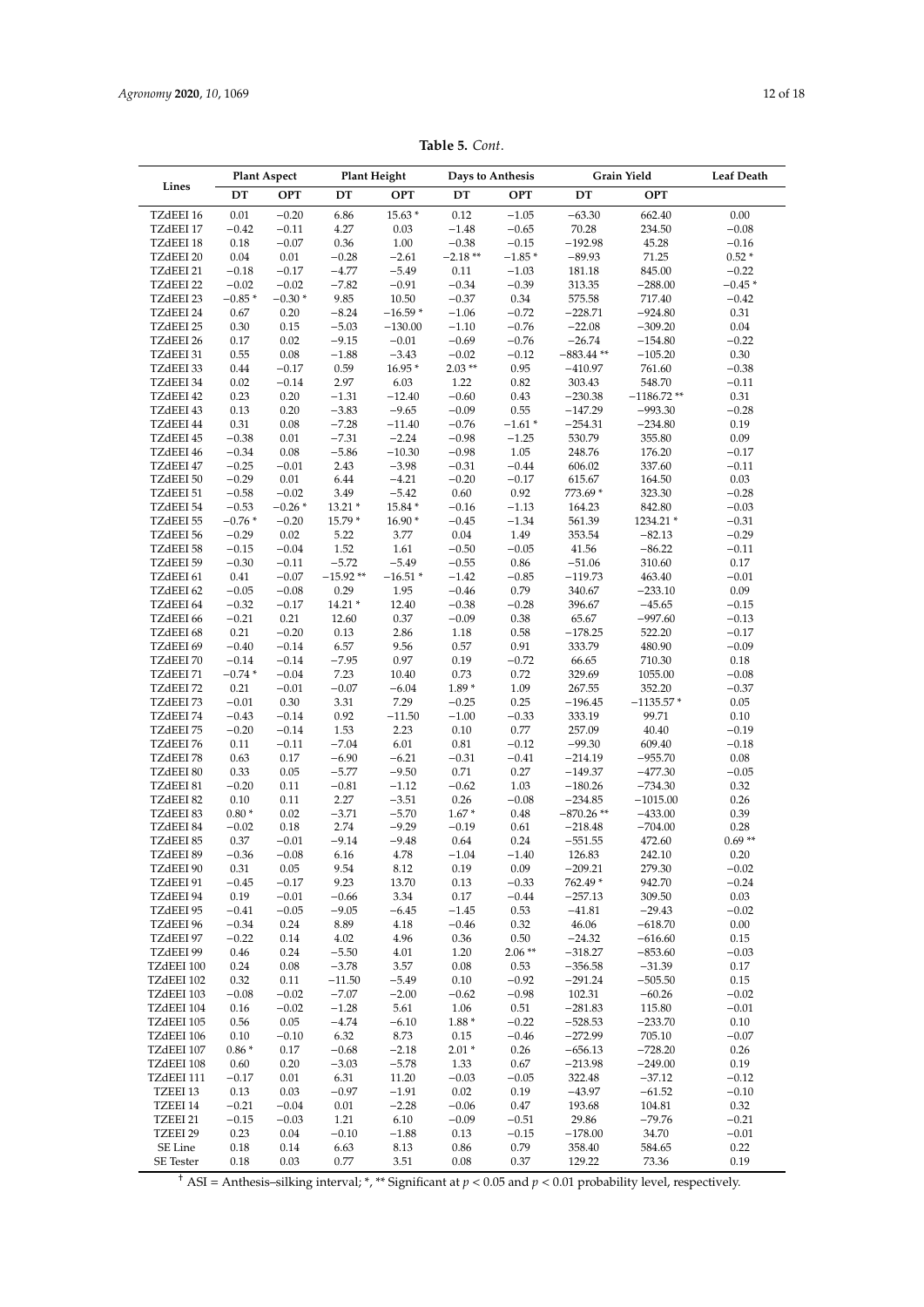SCA effects are associated with dominance and epistatic components of variation, which could be exploited through heterosis breeding. Significant and positive ( $p \le 0.05$ ) SCA effects for grain yield were obtained for TZdEEI 54 and TZdEEI 106 in crosses to tester TZEEI 29; TZdEEI 55 and TZdEEI 91 when crossed to TZEEI 14; TZdEEI 84 and TZdEEI 95 when crossed to TZEEI 21 under drought (data not shown), suggesting the importance of epistasis in conferring high yield potential to the hybrids. This also implied that these hybrids could be invaluable in developing superior drought-tolerant three-way hybrids and synthetics. The hybrids TZdEEI 85  $\times$  TZEEI 29 and TZdEEI 108  $\times$  TZEEI 14 recorded the highest negative SCA effects for ASI under drought and optimal conditions, respectively. Similarly, lines TZdEEI 43, TZdEEI 55 and TZdEEI 62 when crossed to tester TZEEI 29, and lines TZdEEI 45, TZdEEI 91 and TZdEEI 99 when crossed to tester TZEEI 21, had significant (*p* < 0.05) and negative SCA effects for LD (data not shown). This indicated that the hybrids would have a reduced rate of leaf senescence under drought stress, thus prolonging the grain-filling period, which could result in increased grain yield.

## *3.5. Phenotypic and Genotypic Correlations for Grain Yield and Other Agronomic Traits of Extra-Early White Maize Hybrids under Drought and Optimal Conditions*

Information on relationships between grain yield and other agronomic traits under drought and optimal conditions would facilitate the identification of appropriate secondary traits for selection for improved grain yield in each research environment. The estimates of the genotypic correlation between grain yield and yield-related traits under managed drought and optimal environments are shown in Tables [6](#page-12-0) and [7.](#page-13-0) The genotypic correlation values were higher than the phenotypic correlation values. Under drought, grain yield had significant but negative phenotypic correlations with DA, DS, ASI, PASP and EASP, whereas positive and significant phenotypic correlations were observed between grain yield and PLHT, EHT and EPP (Table [6\)](#page-12-0). The highest positive phenotypic correlation ( $r_p = 0.89$ ) existed between ASI and DS, whereas the highest negative phenotypic correlation was observed between grain yield and EASP. A strong positive genotypic correlation  $(r_G = 0.91)$  was recorded between grain yield and EPP, whereas a strong negative genotypic correlation ( $r<sub>G</sub> = -0.92$ ) was observed between grain yield and EASP (Table [6\)](#page-12-0). Under optimal growing conditions, EPP, PLHT and EHT had significant and positive genetic correlations with grain yield, whereas significant and negative genetic correlations were obtained between grain yield and DS, DA, ASI, PASP and EASP (Table [7\)](#page-13-0).

|             | $GY^+$     | DS                       | DA             | <b>ASI</b>               | <b>PLHT</b>              | <b>EHT</b>               | <b>PASP</b>              | <b>EASP</b> | <b>EPP</b> |
|-------------|------------|--------------------------|----------------|--------------------------|--------------------------|--------------------------|--------------------------|-------------|------------|
| GY          |            | $-0.41**$                | $-0.26**$      | $-0.42**$                | $0.43**$                 | $0.38**$                 | $-0.74$ **               | $-0.83**$   | $0.63**$   |
| DS.         | $-0.44$ ** | $\overline{\phantom{a}}$ | $0.89**$       | $0.60**$                 | $-0.06$ ns               | $-0.15*$                 | $0.45**$                 | $0.31**$    | $-0.36**$  |
| DA          | $-0.11$ ns | $0.92**$                 | $\blacksquare$ | $0.18**$                 | $-0.02$ ns               | $-0.09**$                | $0.33**$                 | $0.15*$     | $-0.26$ ** |
| ASI         | $-0.88**$  | $0.60**$                 | $0.24**$       | $\overline{\phantom{a}}$ | $-0.09$ ns               | $-0.16$ ns               | $0.42**$                 | $0.39**$    | $-0.32**$  |
| <b>PLHT</b> | $0.42**$   | $0.17**$                 | $0.26**$       | $-0.13*$                 | $\overline{\phantom{a}}$ | $0.49**$                 | $-0.51**$                | $-0.38**$   | $0.23*$    |
| <b>EHT</b>  | $0.33**$   | $0.01$ ns                | $0.19**$       | $-0.33**$                | $0.11$ ns                | $\overline{\phantom{a}}$ | $-0.33**$                | $-0.34**$   | $0.20**$   |
| <b>PASP</b> | $-0.83**$  | $0.54**$                 | $0.21**$       | $0.91**$                 | $-0.60**$                | $-0.06$ ns               | $\overline{\phantom{a}}$ | $0.69**$    | $-0.50**$  |
| <b>EASP</b> | $-0.92**$  | $0.36**$                 | $-0.01$ ns     | $0.89**$                 | $-0.36**$                | $-0.28**$                | $0.87**$                 | $\sim$      | $-0.51**$  |
| <b>EPP</b>  | $0.91**$   | $-0.54**$                | $-0.24$ **     | $-0.92**$                | $0.26**$                 | $0.34**$                 | $-0.72**$                | $-0.79*$    |            |

<span id="page-12-0"></span>**Table 6.** Phenotypic (above diagonal) and genotypic (below diagonal) correlation coefficients between grain yield and secondary traits† under managed drought at Ikenne during 2013 and 2014 dry seasons.

\*, \*\* Significant at *p* < 0.05 and *p* < 0.01 probability level, respectively; ns = not significant. † GY= grain yield; DA = Days to anthesis; DS = Days to silking; ASI = Anthesis–silking interval; PLHT = Plant height; PASP = Plant aspect;  $EHT = Ear height$ ;  $EASP = Ear$  aspect;  $EPP = Ear$  plant.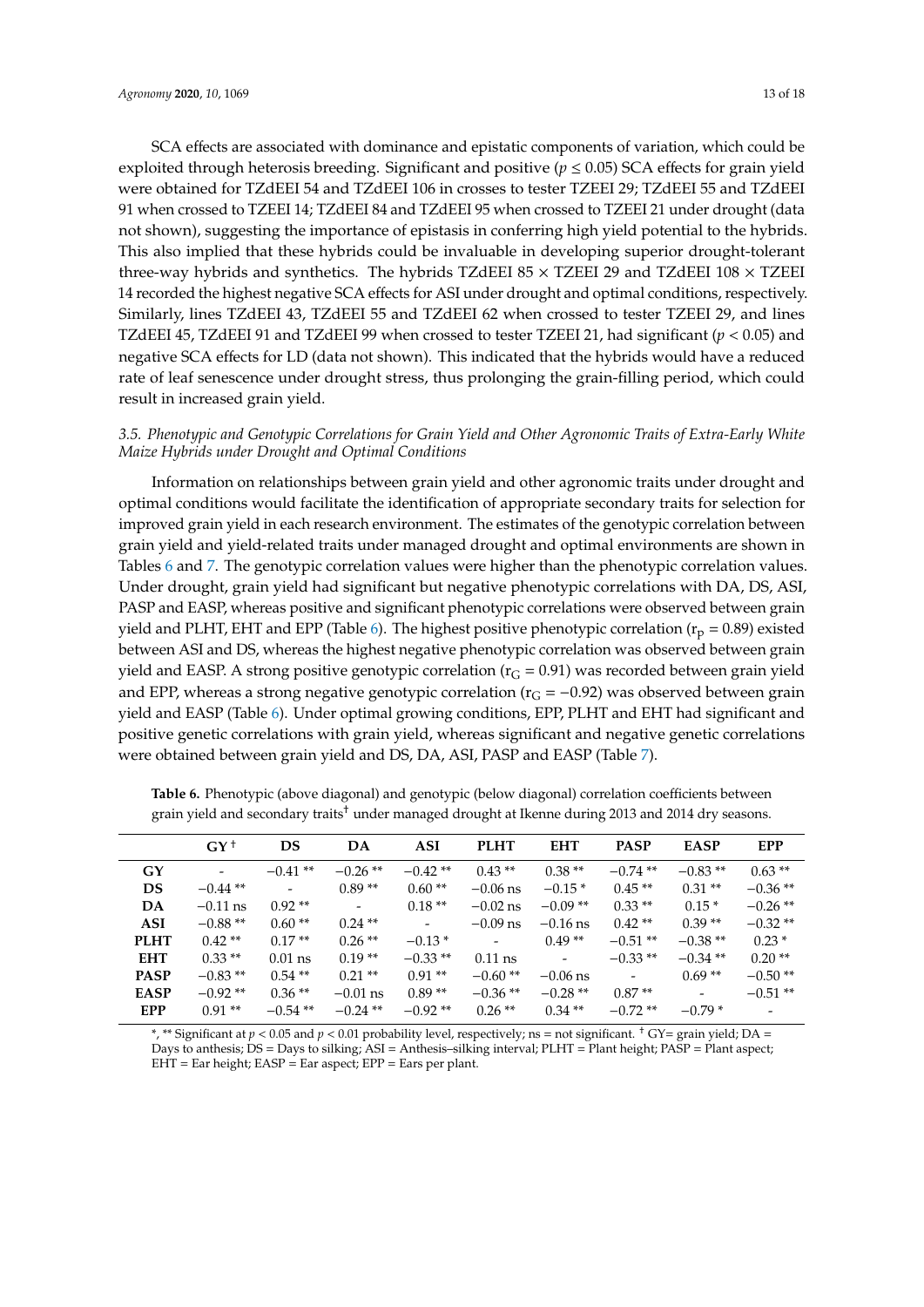| ×<br>۰,<br>- 1<br>. . |  |
|-----------------------|--|
|-----------------------|--|

|             | $GY^+$                   | DS                       | DA         | ASI        | <b>PLHT</b> | <b>EHT</b> | <b>PASP</b>  | <b>EASP</b>      | <b>EPP</b>               |
|-------------|--------------------------|--------------------------|------------|------------|-------------|------------|--------------|------------------|--------------------------|
| GY          | $\overline{\phantom{a}}$ | $-0.30**$                | $-0.31**$  | $-0.05$ ns | $0.38**$    | $0.37**$   | $-0.73**$    | $-0.75**$        | $0.38**$                 |
| <b>DS</b>   | $-0.26**$                | $\overline{\phantom{a}}$ | $0.95**$   | $0.07$ ns  | $-0.17*$    | $0.07$ ns  | $0.30**$     | $0.15*$          | $-0.07$ ns               |
| DA          | $-0.26**$                | $0.99**$                 | $\sim$     | $0.23**$   | $-0.15*$    | $0.08$ ns  | $0.32**$     | $0.18*$          | $-0.06$ ns               |
| <b>ASI</b>  | $-0.23**$                | $0.58**$                 | $0.53**$   | $\sim$     | $0.09$ ns   | $0.11$ ns  | $0.09$ ns    | $0.03 \text{ n}$ | $-0.04$ ns               |
| <b>PLHT</b> | $0.44$ **                | $-0.21**$                | $-0.15*$   | $0.67**$   | $\sim$      | $0.63**$   | $-0.41**$    | $-0.37**$        | $0.22**$                 |
| <b>EHT</b>  | $0.49**$                 | $0.17*$                  | $0.17*$    | $0.41**$   | $0.69**$    | $\sim$     | $-0.34$ **   | $-0.30**$        | $0.29**$                 |
| <b>PASP</b> | $-0.99**$                | $0.31**$                 | $0.32**$   | $0.46**$   | $-0.52**$   | $-0.53**$  | $\mathbf{r}$ | $0.60**$         | $-0.31**$                |
| <b>EASP</b> | $-0.94**$                | $0.10$ ns                | $0.09$ ns  | $0.19*$    | $-0.49**$   | $-0.44$ ** | $0.92**$     |                  | $-0.21*$                 |
| <b>EPP</b>  | $0.63**$                 | $-0.06$ ns               | $-0.04$ ns | $-0.28**$  | $0.37**$    | $0.50**$   | $-0.84**$    | $-0.60**$        | $\overline{\phantom{0}}$ |

<span id="page-13-0"></span>**Table 7.** Phenotypic (above diagonal) and genotypic (below diagonal) correlation coefficient between grain yield and secondary traits † under optimal conditions at Ikenne and Bagauda during 2014 cropping season.

\*, \*\*—Significant at *p* < 0.05 and *p* < 0.01 probability level, respectively; ns = not significant. † GY = grain yield; DA = Days to anthesis; DS = Days to silking; ASI = Anthesis silking interval; PLHT = Plant height; PASP = Plant aspect;  $EHT = Ear height$ ;  $EASP = Ear$  aspect;  $EPP = Ear$  per plant.

## **4. Discussion**

The preponderance of GCA variances over SCA for grain yield DA, DS, ASI, PASP and EASP under drought and optimal conditions implied that additive gene action largely controlled the inheritance of these traits. The implication is that the yield of the maize hybrids under moisture deficit could be enhanced through recurrent selection methods, such as the  $S_1$  family and the full-sib family selection, and that inbred lines tolerant to drought with high GCA effects could be extracted from improved cycles of selection of derived populations for hybrid development [\[37\]](#page-17-0). Contrary to the findings of the present study, Njeri et al. [\[38\]](#page-17-1) and Umar et al. [\[39\]](#page-17-2) reported dominance or non-additive gene effects for grain yield over additive effects under managed drought stress. The differences in the results of the two studies could be attributed to the differences in the genetic materials used as well as the differences in the intensity of stress factors in the environments under which the studies were conducted. Furthermore, the existence of additive gene action for grain yield and LD in the present study implied that progress had been made in developing drought-tolerant maize hybrids with genes from *Z*. *diploperennis*. The preponderance of SCA over GCA observed for ASI, EPP and LD under managed drought, and ASI, EPP, PASP and EASP under optimal growing conditions suggested that non-additive gene action controlled the expression of these traits. This result indicated that substantial genetic enhancement could also be achieved by employing breeding schemes that capitalize on non-additive gene action, such as hybridization and pedigree selection. Significant GCA<sub>Line</sub> × location interaction mean squares were obtained for grain yield, DA, DS PLHT and EASP under drought as well as for grain yield, DA, DS, PLHT, EHT, EASP and PASP under optimal growing conditions. Similarly,  $GCA<sub>Tester</sub> \times$  location interaction mean squares were significant for grain yield, ASI, PLHT, PASP EASP and LD under managed drought and for grain yield, DA, DS, PLHT, EPP, PASP and EASP under optimal conditions. These results signified variations in the GCA of the parental lines for these traits in different environments. The lack of significant  $SCA \times$  location interaction mean squares for grain yield, DA, DS, ASI, PLHT, EHT, EPP, PASP and EASP under drought and optimal conditions indicated that the hybrids were consistent in the expression of the traits in the contrasting environments.

The GCA effects of inbred lines are important for the improvement of target traits in a population and for the development of synthetic varieties and hybrids ([\[40\]](#page-17-3). The significant and negative GCA effects observed for LD for inbred TZdEEI 22 under drought conditions indicated that the rate of leaf senescence of its progenies would slow down under drought and that the favourable alleles for this trait could easily be introgressed into tropical white maize populations for improving the yield performance of hybrids and synthetic varieties. The positive and significant GCA effects observed for DS of the three inbred lines, TZdEEI 72, TZdEEI 83 and TZdEEI 107, as well as the ASI for the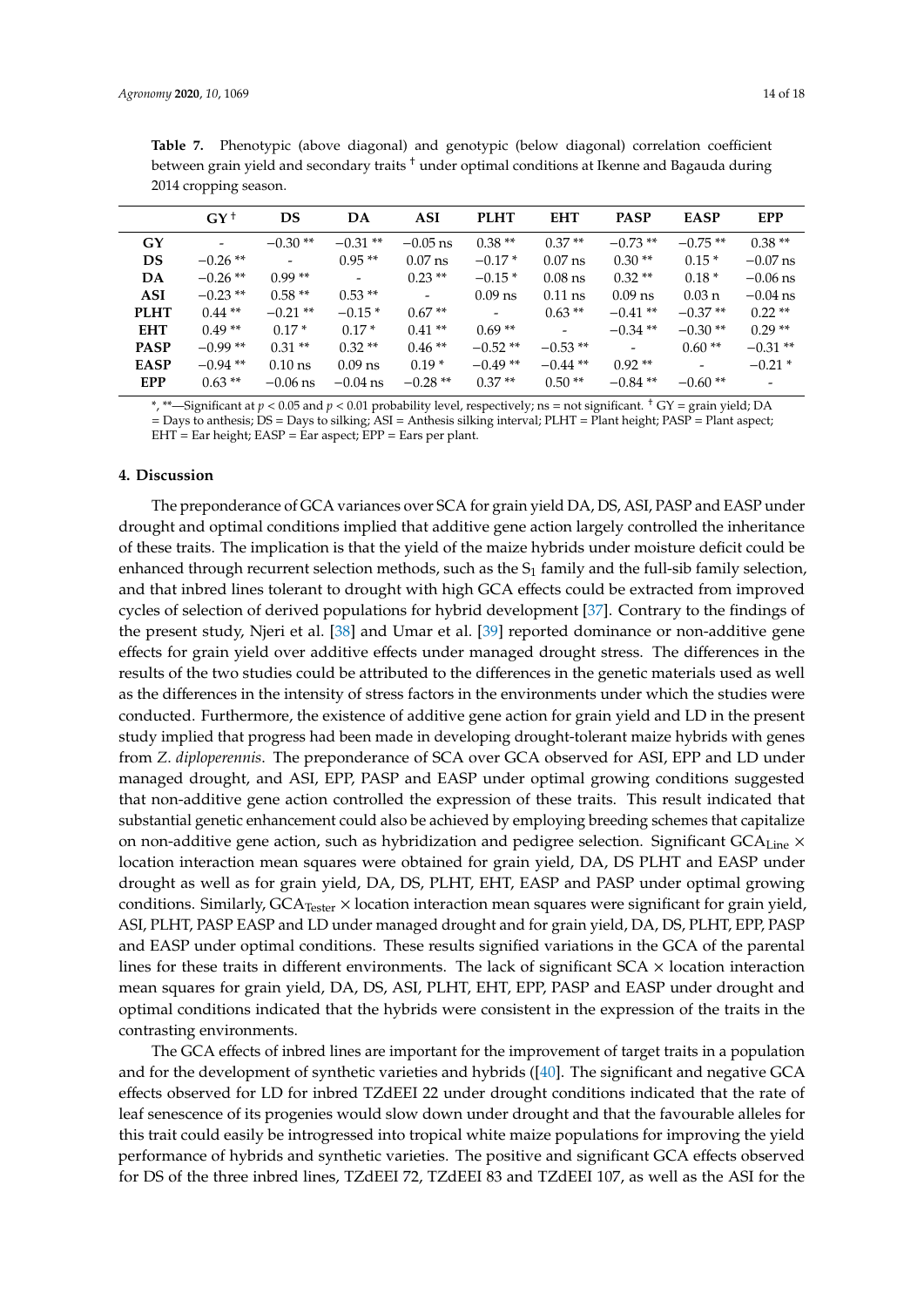inbreds TZdEEI 83, TZdEEI 94 and TZdEEI 107, under drought suggested that these lines had a high probability of transferring their characteristics to their progenies and could therefore serve as sources of favourable alleles for genetic enhancement of grain yield of tropical maize germplasm under drought conditions. The positive and significant GCA effects observed for TZdEEI 51 and TZdEEI 91 for grain yield under managed drought stress suggested that these two inbred lines have the potential to be successfully utilized in tropical maize breeding programs to combat drought stress as these lines have a high probability of transmitting drought tolerance alleles to their progenies. High GCA indicates the inherent genetic value of a parent due to the presence of additive genetic effects and is fixable [\[41\]](#page-17-4). Therefore, the parental inbreds characterized by high GCA values for traits could produce superior segregants in the  $F_2$  and later generations as they can serve as vital sources of beneficial alleles [\[42\]](#page-17-5). Furthermore, the presence of high GCA effects for grain yield suggested that continued advancement could be made in selecting for increased grain yield. The negative and significant GCA effects detected for the stay green characteristic of TZdEEI 21 implied that this parental line is likely to transmit genes for delayed leaf senescence to its progenies.

It is hard to explain the reasons for the higher heritability for grain yield under drought stress compared to that of optimal conditions because heritability is normally higher under optimal conditions than under stress. The plausible explanation is that the effects of the environmental factors on the grain yield of the genotypes might have been very minimal, most probably due to uniform management conditions under drought stress, and this might have resulted in reduced environmental variance and hence increased narrow sense heritability. Additionally, this could be interpreted to mean that the inbred lines used in the present study might have displayed high genetic variance for grain yield under drought stress. This result disagrees with the findings of earlier researchers [\[16,](#page-16-1)[43\]](#page-17-6) who reported lower heritability of grain yield under drought environments compared to optimal environments.

The estimates of narrow sense heritability obtained in the present study for grain yield and other measured traits were higher than those reported by Mhike et al. [\[44\]](#page-17-7), except for DA and ASI. The higher heritability estimates recorded for grain yield, ASI and DS under drought compared to the optimal conditions could also be partly attributed to the fact that the hybrids evaluated in the present study might have inherited drought-tolerance genes from the parental lines derived from *Zea diploperennis*. The results of the present study confirmed the findings of earlier researchers that ASI, EPP, EASP and LD were effective secondary traits in selecting for enhanced grain yield under moisture stress, thus justifying their inclusion in the IITA base index for selection for drought tolerance [\[26\]](#page-16-11).

There were significant associations between grain yield and secondary traits examined in the present study. The implications of these results are that EPP, PASP, EASP and ASI could serve as reliable selection indices for improving grain yield under drought. Furthermore, DS, EHT and PLHT were identified as traits of potential importance for the selection of drought-tolerant extra-early maize genotypes. Badu-Apraku et al. [\[18\]](#page-16-3), Owusu et al. [\[45\]](#page-17-8) and Songsri et al. [\[46\]](#page-17-9) reported that correlations between phenotypic characters of inbred lines assessed under stress conditions were usually reduced because of the presence of genotype  $\times$  environment interactions. Therefore, the significant genotype  $\times$ environment interactions observed in the present study could have reduced the correlations observed between the phenotypic characters of the inbred lines assessed under stress conditions.

### **5. Conclusions**

The significant GCA and SCA variances for grain yield and most measured traits in the present study demonstrated that both additive and non-additive genetic effects conditioned the inheritance of these traits; however, additive genetic variances were more important than the non-additive genetic variances. Inbreds TZdEEI 51 and TZdEEI 91 displayed positive and significant GCA effects for grain yield under drought, whereas inbred TZdEEI 22 was outstanding in stay-green characteristic. Ears per plant, plant aspect, ear aspect and anthesis–silking interval were found to be reliable secondary traits for selecting for drought tolerance. Hybrids TZdEEI 54  $\times$  TZEEI 13, TZdEEI 91  $\times$  TZEEI 21 and TZdEEI 55 × TZEEI 21 were identified as superior in performance under drought stress and should be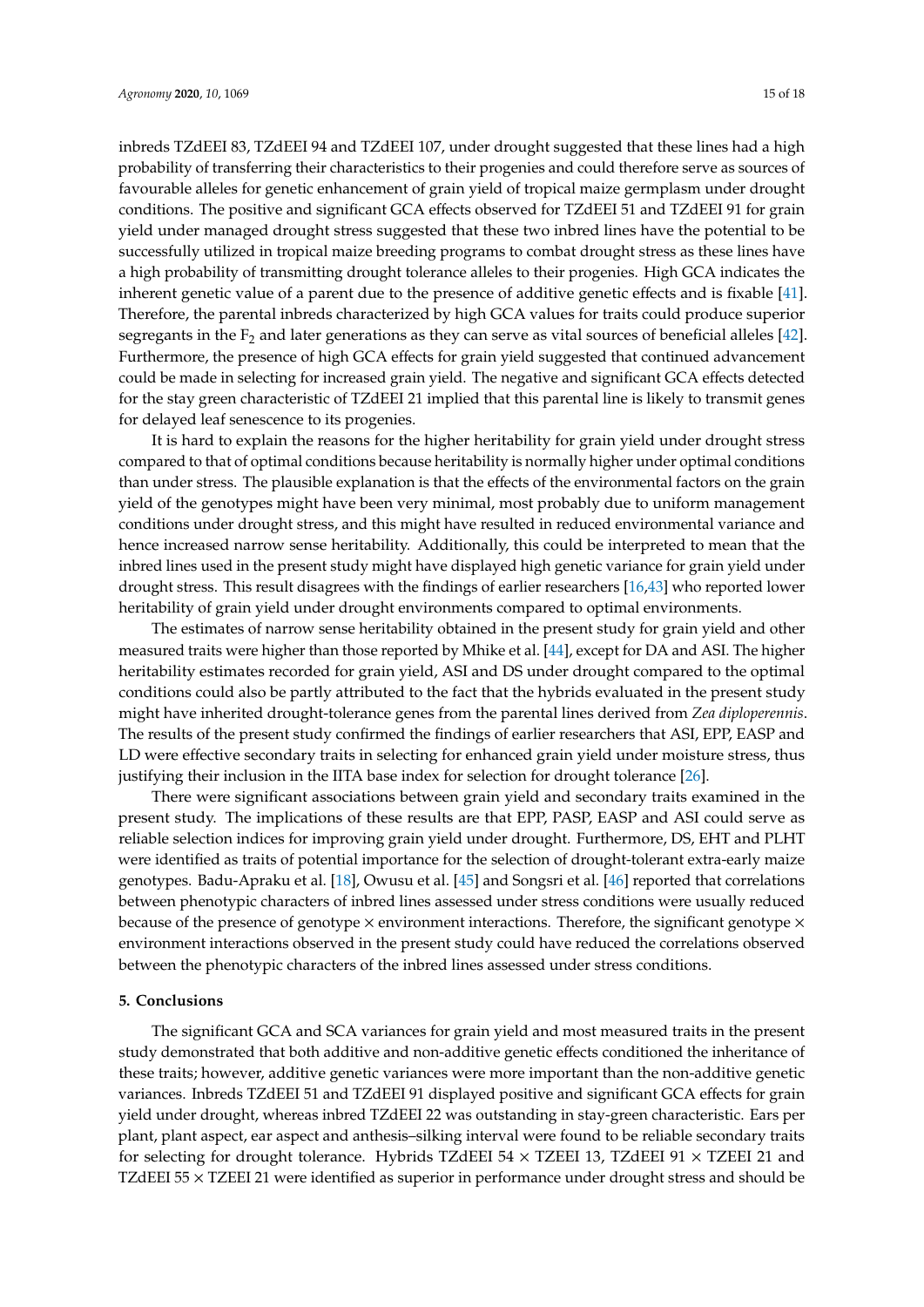extensively tested in drought-prone environments in SSA and commercialized. The genetic materials developed from *Zea diploperennis* possessed genes for drought tolerance, with hybrids TZdEEI 54 × TZEEI 13, TZdEEI 91  $\times$  TZEEI 21 and TZdEEI 55  $\times$  TZEEI 21 displaying high grain yield and drought tolerance imparted by *Zea diploperennis*. Furthermore, promotion of the superior hybrids identified in the present study would contribute to increased maize production and productivity, enhance farmers' incomes and help in alleviating poverty in SSA.

**Author Contributions:** Conceptualization, I.K.A. and B.B.-A.; Methodology, I.K.A. and B.B.-A. and software, Formal analysis, I.K.A. and J.T.; Investigation, B.B.-A., G.B.A., and J.A.-D.; resources, B.B.-A.; Data curation, I.K.A., and B.B.-A.; Writing—original draft preparation, I.K.A., J.A.-D.; Writing—review and editing, I.K.A., B.B.-A., J.T., G.B.A., and J.A.-D.; Supervision, B.B.-A.; Project administration, B.B.-A.; Funding acquisition, B.B.-A., and I.K.A. All authors have read and agreed to the published version of the manuscript.

**Funding:** This work was funded by the Bill and Melinda Gates Foundation [OPP1134248]. The authors are also grateful to the Pan African University for the funding support for this thesis research as well as the technical assistance from the staff of the IITA Maize Improvement Unit.

**Acknowledgments:** This work was supported by the Bill and Melinda Gates Foundation [OPP1134248]. The authors are grateful for the financial support of the African Union Commission and the International Institute of Tropical Agriculture (IITA), Ibadan. The authors are also grateful for the field assistance of the staff of the Maize Improvement Unit of IITA, Ibadan, Nigeria.

**Conflicts of Interest:** The authors declare no conflict of interest

## **References**

- <span id="page-15-0"></span>1. United States Department of Agriculture (USDA). World Corn Production 2020/2021. 14 May 2020. Available online: http://[www.worldagriculturalproduction.com](http://www.worldagriculturalproduction.com/crops/corn.aspx)/crops/corn.aspx (accessed on 2 June 2020).
- <span id="page-15-1"></span>2. Amegbor, I.K.; Badu-Apraku, B.; Annor, B. Combining ability and heterotic patterns of extra-early maturing white maize inbreds with genes from *Zea diploperennis* under multiple environments. *Euphytica* **2017**, *213*, 24. [\[CrossRef\]](http://dx.doi.org/10.1007/s10681-016-1823-y)
- <span id="page-15-2"></span>3. Edmeades, G.O.; Bolaños, J.; Chapman, S.C.; Lafitte, H.R.; Bänziger, M. Selection improves drought tolerance in tropical maize populations: I. Gains in biomass, grain yield, and harvest index. *Crop Sci.* **1999**, *39*, 1306–1315. [\[CrossRef\]](http://dx.doi.org/10.2135/cropsci1999.3951306x)
- <span id="page-15-3"></span>4. Lafitte, H.R.; Edmeades, G.O. Association between traits in tropical maize inbred lines and their hybrids under high and low soil nitrogen. *Maydica* **1995**, *40*, 259–267.
- <span id="page-15-4"></span>5. Rosen, S.; Scott, L. Famine grips sub-Saharan Africa. *Out-Look Agric.* **1992**, *191*, 20–24.
- <span id="page-15-5"></span>6. Monneveux, P.; Sanchez, C.; Beck, D.; Edmeades, G.O. Drought Tolerance Improvement in Tropical Maize Source Populations: Evidence of Progress. *Crop Sci.* **2006**, *46*, 180–191. [\[CrossRef\]](http://dx.doi.org/10.2135/cropsci2005.04-0034)
- <span id="page-15-6"></span>7. Betrán, F.J.; Ribaut, J.M.; Beck, D.; Gonzalez, D.L. Genetic diversity, specific combining ability, and heterosis in tropical maize under stress and nonstress environments. *Crop Sci.* **2003**, *43*, 797–806. [\[CrossRef\]](http://dx.doi.org/10.2135/cropsci2003.7970)
- <span id="page-15-7"></span>8. Badu-Apraku, B.; Fakorede, M.A.B. Improvement of Early and Extra-Early Maize for Combined Tolerance to Drought and Heat Stress in Sub-Saharan Africa. In *Advances in Genetic Enhancement of Early and Extra-Early Maize for Sub-Saharan Africa*; Springer: Cham, Switzerland, 2017; pp. 311–358.
- <span id="page-15-8"></span>9. Du Plessis, J. *Maize Production. Directorate of Agricultural Information Services*; Department of Agriculture: Pretoria, South Africa, 2003; p. 90.
- <span id="page-15-9"></span>10. Chathurika, W.; Henry, W.B.; Reddy, K.R. Evaluation of Drought Tolerant Maize Germplasm to Induced Drought Stress. *J. Miss. Acad. Sci.* **2017**, *62*, 316–329.
- <span id="page-15-10"></span>11. Nielsen, R.L. *E*ff*ects of Stress during Grain Filling in Corn*; Corny News Network, Purdue University: West Lafayette, IN, USA, 2018; Available online: https://[www.agry.purdue.edu](https://www.agry.purdue.edu/ext/corn/news/timeless/grainfillstress.html)/ext/corn/news/timeless/ [grainfillstress.html](https://www.agry.purdue.edu/ext/corn/news/timeless/grainfillstress.html) (accessed on 2 June 2020).
- <span id="page-15-11"></span>12. Boyle, M.G.; Boyer, J.S.; Morgan, P.W. Stem infusion of liquid culture medium prevents reproductive failure of maize at low water potential. *Crop Sci.* **1991**, *31*, 1246–1252. [\[CrossRef\]](http://dx.doi.org/10.2135/cropsci1991.0011183X003100050033x)
- <span id="page-15-12"></span>13. Edmeades, G.O.; Bolaños, J.; Elings, A.; Ribaut, J.-M.; Bänziger, M.; Westgate, M.E. The Role and Regulation of the Anthesis-Silking Interval in Maize. In *Physiology and Modeling Kernel Set in Maize*; Westgate, M.E., Boote, K.J., Eds.; CSSA Special Publ. 29; CSSA: Madison, WI, USA, 2000; pp. 43–73.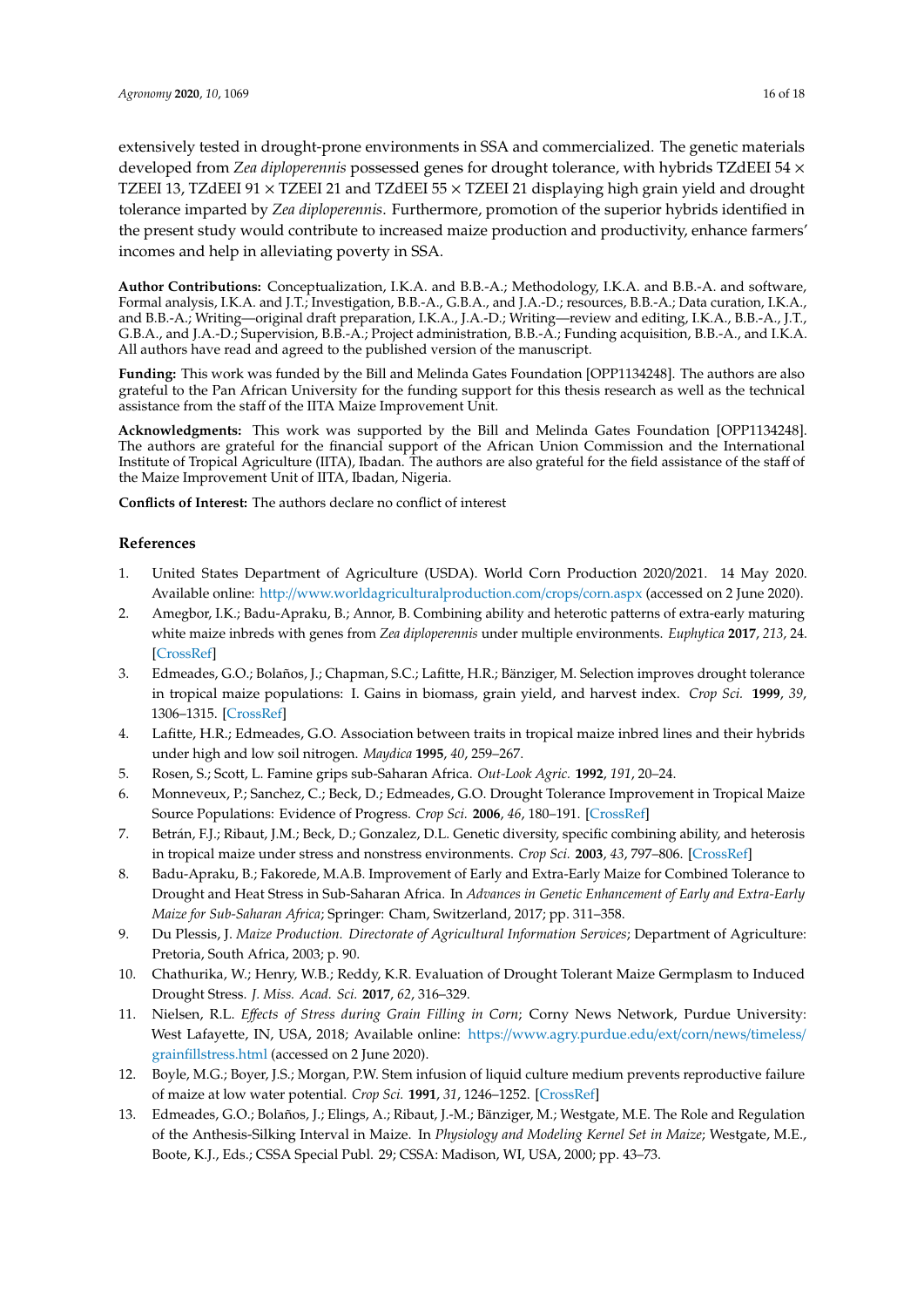- <span id="page-16-0"></span>14. Grant, R.F.; Jackson, B.S.; Kiniry, J.R.; Arkin, G.F. Water deficit timing effects on yield components in maize. *Agron. J.* **1989**, *81*, 61–65. [\[CrossRef\]](http://dx.doi.org/10.2134/agronj1989.00021962008100010011x)
- 15. NeSmith, D.S.; Ritchie, J.T. Effects of soil water-deficits during tassel emergence on development and yield components of maize (*Zea mays* L.). *Field Crops Res.* **1992**, *28*, 251–256. [\[CrossRef\]](http://dx.doi.org/10.1016/0378-4290(92)90044-A)
- <span id="page-16-1"></span>16. Bänziger, M.; Cooper, M. Breeding for low input conditions and consequences for participatory plant breeding examples from tropical maize and wheat. *Euphytica* **2001**, *122*, 503–519. [\[CrossRef\]](http://dx.doi.org/10.1023/A:1017510928038)
- <span id="page-16-2"></span>17. Kamara, A.Y.; Menkir, A.; Badu-Apraku, B.; Ibikunle, O. The influence of drought stress on growth, yield and yield components of selected maize genotypes. *J. Agric. Sci.* **2003**, *141*, 43–50. [\[CrossRef\]](http://dx.doi.org/10.1017/S0021859603003423)
- <span id="page-16-3"></span>18. Badu-Apraku, B.; Fakorede, M.A.B.; Oyekunle, M. Selection of extra-early maize inbreds under low N and drought at flowering and grain-filling for hybrid production. *Maydica* **2011**, *56*, 36–47.
- <span id="page-16-4"></span>19. Edmeades, G.O.; Bänziger, M.; Schussler, J.R.; Campos, H. Improving abiotic stress tolerance in maize: A random or planned process? In Proceedings of the Arnel R. Hallauer International Symposium on Plant Breeding, Mexico City, Mexico, 17–22 August 2003; Iowa State University Press: Iowa Ames, IA, USA, 2004.
- <span id="page-16-5"></span>20. Campos, H.; Cooper, M.; Habben, J.E.; Edmeades, G.O.; Schussler, J.R. Improving drought tolerance in maize: A view from industry. *Field Crops Res.* **2004**, *90*, 19–34. [\[CrossRef\]](http://dx.doi.org/10.1016/j.fcr.2004.07.003)
- <span id="page-16-6"></span>21. Akaogu, I.C.; Badu-Apraku, B.; Adetimirin, V.O. Combining ability and performance of extra-early maturing yellow maize inbreds in hybrid combinations under drought and rain-fed conditions. *J. Agric. Sci.* **2017**, *155*, 1520–1540. [\[CrossRef\]](http://dx.doi.org/10.1017/S0021859617000636)
- <span id="page-16-7"></span>22. Edmeades, G.O.; Bolaños, J.; Lafitte, H.R. Progress in breeding for drought tolerance in maize. In *47th Annual Corn and Sorghum Industrial Research Conference, Washington, DC, United States of America*; Wilkinson, D., Ed.; ASTA: Washington, DC, USA, 1992; pp. 93–111.
- <span id="page-16-8"></span>23. Gowda, M.; Longin, C.F.H.; Lein, V.; Reif, J.C. Relevance of specific versus general combining ability in winter wheat. *Crop Sci.* **2012**, *52*, 2494–2500. [\[CrossRef\]](http://dx.doi.org/10.2135/cropsci2012.04.0245)
- <span id="page-16-9"></span>24. Badu-Apraku, B.; Oyekunle, M. Genetic analysis of grain yield and other traits of extra-early yellow maize inbreds and hybrid performance under contrasting environments. *Field Crops Res.* **2012**, *129*, 99–110. [\[CrossRef\]](http://dx.doi.org/10.1016/j.fcr.2012.01.018)
- <span id="page-16-10"></span>25. Guei, R.G.; Wassom, C.F. Inheritance of drought adaptive traits in maize. I. Interrelationships between yield, flowering, and ears per plant. *Maydica* **1992**, *37*, 157–164.
- <span id="page-16-11"></span>26. Badu-Apraku, B.; Akinwale, R.O.; Ajala, S.O.; Menkir, A.; Fakorede, M.A.B.; Oyekunle, M. Relationships among traits of tropical early maize cultivars in contrasting environments. *Agron. J.* **2011**, *103*, 717–729. [\[CrossRef\]](http://dx.doi.org/10.2134/agronj2010.0484)
- <span id="page-16-12"></span>27. Adebayo, M.A.; Menkir, A.; Blay, E.; Gracen, V.; Danquah, E.; Hearne, S. Genetic analysis of drought tolerance in adapted x exotic crosses of maize inbred lines under managed stress conditions. *Euphytica* **2014**, *196*, 261–270. [\[CrossRef\]](http://dx.doi.org/10.1007/s10681-013-1029-5)
- 28. Ertiro, B.T.; Beyene, Y.; Das, B.; Mugo, S.; Olsen, M.; Oikeh, S.; Juma, C.; Labuschagne, M.; Prasanna, B.M. Combining ability and testcross performance of drought tolerant maize inbred lines under stress and nonstress environments in Kenya. *Plant Breed.* **2017**, *136*, 197–205. [\[CrossRef\]](http://dx.doi.org/10.1111/pbr.12464) [\[PubMed\]](http://www.ncbi.nlm.nih.gov/pubmed/28781399)
- <span id="page-16-13"></span>29. Rukundo, P.; Shimelis, H.; Laing, M.; Gahakwa, D. Combining Ability, Maternal Effects, and Heritability of Drought Tolerance, Yield and Yield Components in Sweetpotato. *Front. Plant Sci.* **2017**, *7*, 1981. [\[CrossRef\]](http://dx.doi.org/10.3389/fpls.2016.01981) [\[PubMed\]](http://www.ncbi.nlm.nih.gov/pubmed/28119702)
- <span id="page-16-14"></span>30. Menkir, A.; Badu-Apraku, B.; The, C.; Adepoju, A. Evaluation of heterotic patterns of IITA lowland white maize inbred lines. *Maydica* **2003**, *48*, 161–170.
- <span id="page-16-15"></span>31. Oyekunle, M.; Badu-Apraku, B. Genetic analysis of grain yield and other traits of early –maturing maize inbreds under drought and well-watered conditions. *J. Agron. Crop Sci.* **2014**, *200*, 92–107. [\[CrossRef\]](http://dx.doi.org/10.1111/jac.12049)
- <span id="page-16-16"></span>32. SAS Institute Inc. *Base SAS 9.3 Procedures Guide*; SAS Institute Inc.: Cary, NC, USA, 2011.
- <span id="page-16-17"></span>33. Rodriguez, F.; Alvarado, G.; Pacheco, A.; Burueno, J.; Crossa, J. *AGD-R Analysis of Genetic Design in R*; International Maize and Wheat Improvement Center: El Batan, Mexico, 2015.
- <span id="page-16-18"></span>34. Singh, M.; Ceccarelli, S.; Hamblin, J. Estimation of heritability from varietal trials data. *Theo. Appl. Genet.* **1993**, *86*, 437–441. [\[CrossRef\]](http://dx.doi.org/10.1007/BF00838558)
- <span id="page-16-19"></span>35. Beck, D.L.; Vasal, S.K.; Crossa, J. Heterosis and combining ability of CIMMYT's tropical early and intermediate maturity maize germplasm. *Maydica* **1990**, *35*, 279–285.
- <span id="page-16-20"></span>36. Baker, R.J. Issues in diallel analysis. *Crop Sci.* **1978**, *18*, 533–536. [\[CrossRef\]](http://dx.doi.org/10.2135/cropsci1978.0011183X001800040001x)